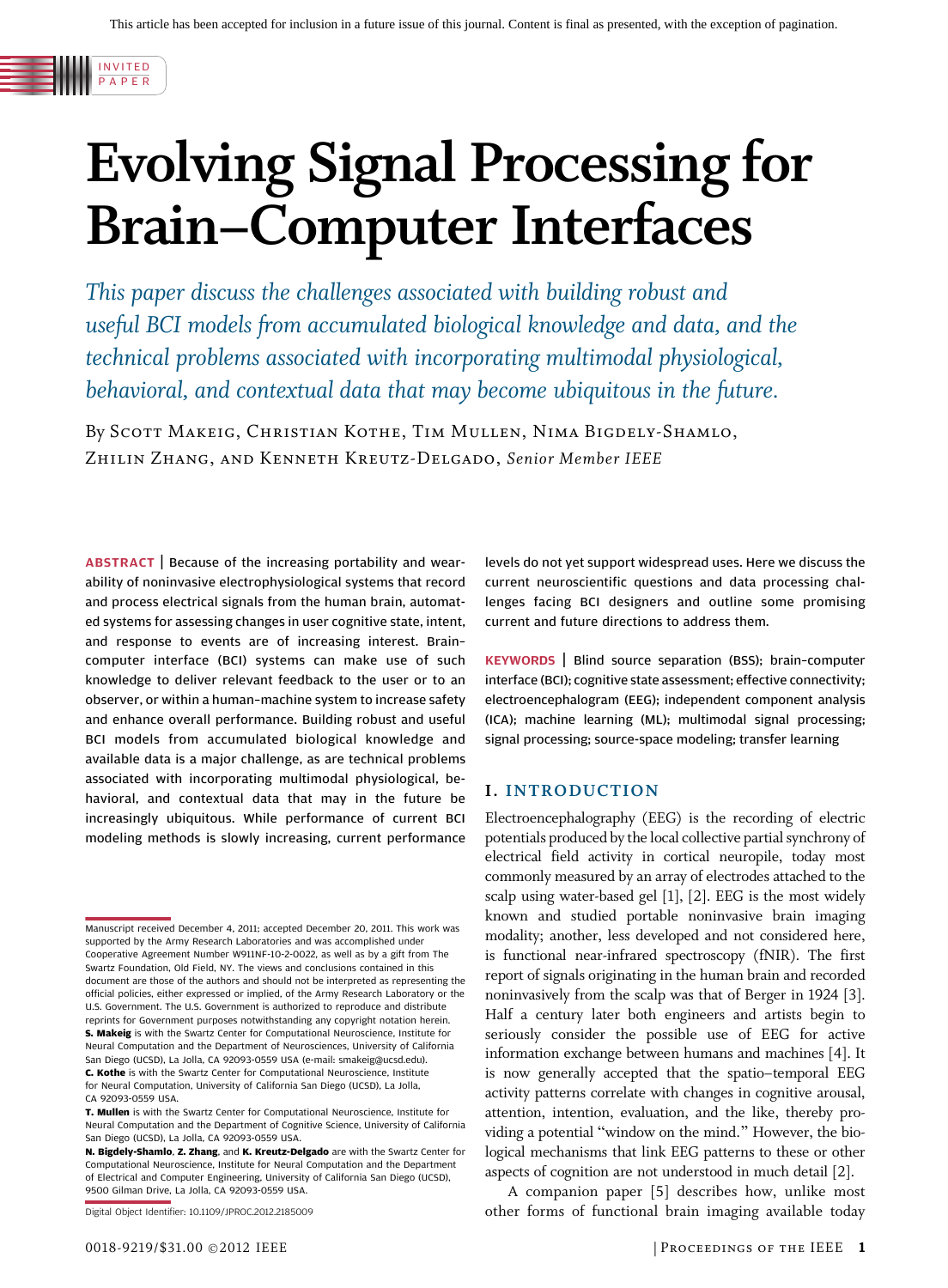[functional magnetic resonance imaging (fMRI), magnetoencephalography (MEG), positron emission tomography (PET)], EEG sensor systems can be made comfortably wearable and thus potentially usable in a wide range of settings. Another companion paper [6] further explores how advances in brain signal processing and deeper understanding of the underlying neural mechanisms may make important contributions to enhancing human performance and learning. The main focus of this paper is the description of the current state and foreseeable trends in the evolution of signal processing approaches that support design of successful brain–computer interface (BCI) systems that deliver interactive cognitive and mental assessment and/or user feedback or brain-actuated control based on noninvasive brain and behavioral measures. Brain–computer interactions using invasive brain measures, while also of intense current research interest and demonstrated utility for some applications [7]–[9], will here be discussed only briefly.

We believe that in the coming decades adequate realtime signal processing for feature extraction and state prediction or recognition combined with new, noninvasive, and even wearable electrophysiological sensing technologies can produce meaningful BCI applications in a wide range of directions. Here, we begin with a brief primer on the neuroscientific basis of cognitive state assessment, i.e.,

the nature of the EEG itself, followed by a review of the history and current state of the use of signal processing in the relatively young BCI design field and then consider avenues for its short-term and medium-term technical advancement. We conclude with some thoughts on potential longer term developments and perspectives.

## A. What is EEG?

Electrical activity among the estimated twenty billion neurons and equal or larger number of nonneural cells that make up the human neocortex (the outer layer of the brain) would have nearly no net projection to the scalp without the spontaneous appearance of sufficiently robust and/or sizable areas of at least partial local field synchrony [1], [2], [10]. Within such areas, the local fields surrounding pyramidal cells, aligned radially to the cortical surface, sum to produce far-field potentials projecting by passive volume conduction to nearly all the scalp EEG sensors. These effective cortical EEG sources also have vertical organization (one or more net field sources and sinks within the six anatomic layers), though currently recovery of their exact depth configuration may not be possible from scalp data alone. At a sufficient electrical distance from the cortex, e.g., on the scalp surface, the projection of a single cortical patch source strongly resembles the projection of a single cortical dipole termed its equivalent dipole [11], [12].



Fig. 1. (Left) Simulation of a cm<sup>2</sup>-scale cortical EEG source representing an area of locally synchronized cortical surface-negative field activity, and (right) its broad projection to the scalp. From an animation by Zeynep Akalin Acar using a biologically realistic Boundary Element Method (BEM) electrical head model built from an individual subject MR head image using the Neuroelectromagnetic Forward Head Modeling Toolbox (NFT) [13] and Freesurfer [14].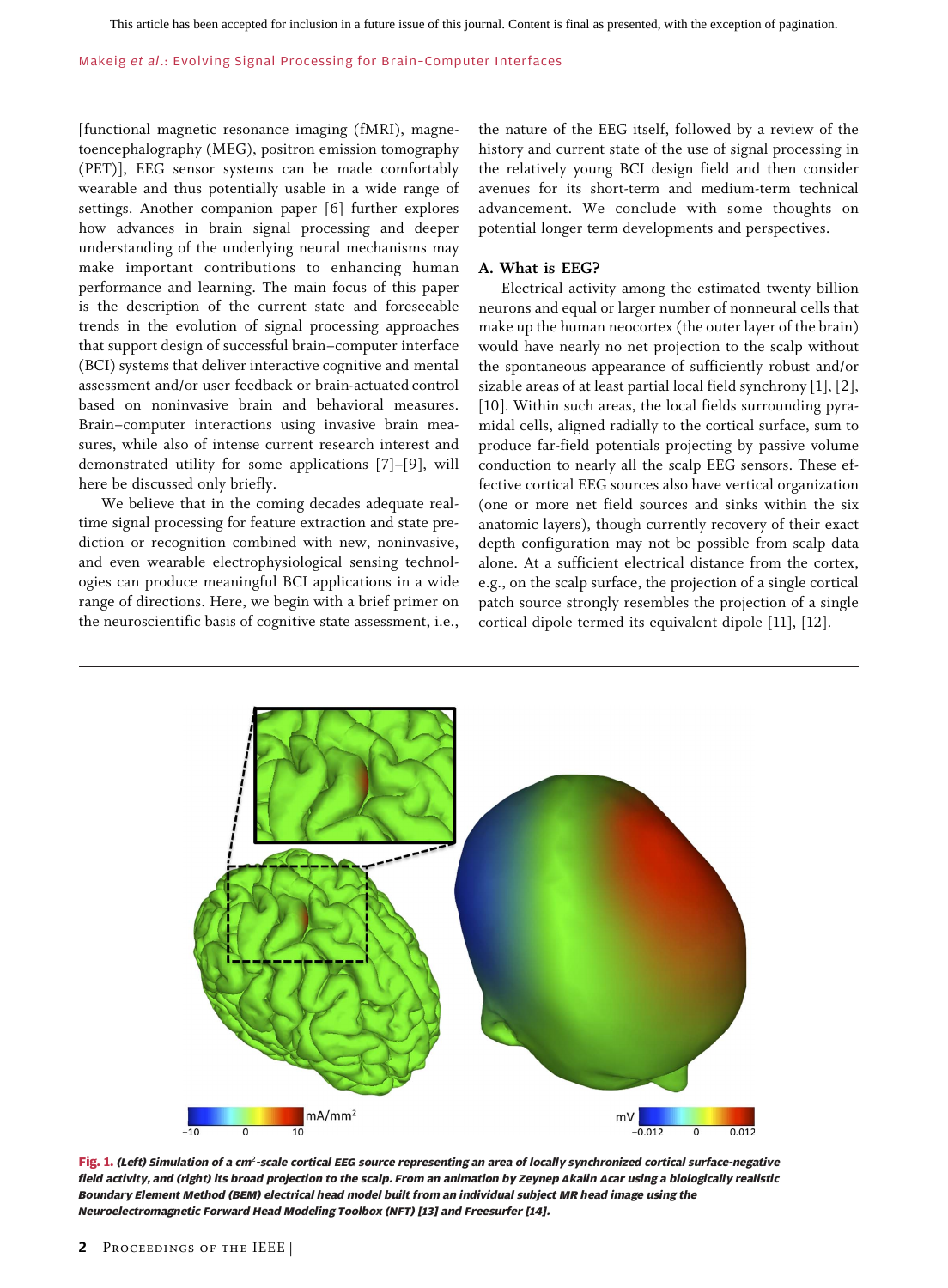The very broad EEG spatial point-spread function, simulated in Fig. 1 using a realistic electrical forward head model [13]–[15], means that locally synchronous activities emerging within relatively small cortical areas are projected and summed at nearly all the widely distributed scalp electrodes in an EEG recording [16]. Unfortunately, the naive viewpoint that EEG potential differences between each scalp channel electrode and a reference electrode represent a single EEG signal originating directly beneath the active scalp electrode continues to color much EEG analysis and BCI design.

When working with EEG it is also important to bear in mind that the circumstances in which local cortical field synchronies appear are not yet well understood, nor are the many biological factors and influences that determine the strongly varying time courses and spectral properties of the EEG source signals. Our relative ignorance regarding the neurobiology of EEG signals is, in part, a side effect of the 50-year focus of the field of animal electrophysiology on neural spike events in single-cell neural recordings [17]. During much of this period, studies of the concurrent lower frequency spatio–temporal field dynamics of the cortical neuropile were rare, though Freeman observed and modeled emergent, locally near-synchronous field patterns [18] he terms "phase cones" [19] and more recently Beggs and Plenz have modeled similar "avalanche" events [20], both descriptions consistent with production of far-field potentials that might reach scalp electrodes.

1) Nonbrain EEG Artifacts: In addition to a mixture of cortical EEG source signals, each scalp EEG recording channel also sums potentials from nonbrain sources (artifacts) and channel noise. Fortunately, in favorable recording circumstances (e.g., using modern recording equipment well connected to a quiet subject in an electrically quiet laboratory) EEG sensor noise is relatively small. However, the strength of contributions from nonbrain sources (eye movements, scalp muscles, line noise, scalp and cable movements, etc.) may be larger than the contributions of the cortical sources. EEG recorded outside the laboratory using new wearable EEG systems with variable conductance between the electrodes and scalp must also take into account and handle possible large, nonstationary increases in EEG sensor, and/or system noise relative to laboratory recordings. Thus, for robust and maximally efficient cognitive state assessment or other BCI applications, explicit or implicit identification and separation of brain source signals of interest from nonbrain and other, less relevant brain signals is important [21].

2) Multiscale Recording and Analysis: A major obstacle to understanding how the brain supports our behavior and experience is that brain dynamics are inherently multiscale. Thus, their more complete understanding will likely require the development of extremely high-density, multiresolution electrical imaging methods [22]. Unfortunately,

to date cortical field recordings sufficiently dense to fully reveal the spatio–temporal dynamics of local cortical fields across spatial scales are not yet available. We believe that the most effective real-world applications using EEG signals will depend on (but may also contribute to) better understanding of the biological relationships between neural electrical field dynamics and cognitive/behavioral state. This knowledge is currently still largely inferred from observed correlations between EEG measures and subject behavior or experience, although efforts are underway both to observe the underlying biological phenomena with higher resolution [23], [24] and to model the underlying biological processes mathematically [25]–[27] in more detail.

3) The EEG Inverse Problem: Recovery of the cognitive state changes that give rise to changes in observed EEG (or other) measures fundamentally amounts to an inverse problem, and although at least the broad mixing of source signals at the scalp is linear, recovery of the (latent) source signals from given scalp data without additional geometric constraints on the form of the source distributions is a highly underdetermined problem [28]. Even when given an accurate electric forward head model [15] and a nearexact cortical source domain model constructed from the subject's magnetic resonance (MR) head image, finding the sources of an observed EEG scalp pattern remains challenging. However, finding the source of a "simple" EEG scalp map representing the projection of a single compact cortical source domain allows for favorable assumptions (as discussed below) and is thereby more tractable.

4) Response Averaging: Most recent approaches to estimating EEG source spatial locations or distributions have begun by averaging EEG data epochs time locked to some class of sensory or behavioral events posited to produce a single mean transient scalp-projected potential pattern. This average event-related potential (ERP) [29] sums projections of the (typically small) portions of source activities in relevant brain areas that are both partially time locked and phase locked (e.g., most often positive or negative) at some fixed latencies relative to the events of interest. Average ERPs were arguably the first form of functional human brain imaging, and the study of scalp channel ERP waveforms has long dominated cognitive EEG research.

ERP models have been the basis of many BCI designs as well. Unfortunately, ERP averaging is not an efficient method for finding scalp projections of individual EEG source areas other than those associated with the earliest sensory processing. Also, average ERPs capture only one aspect of the EEG activity transformation following meaningful events [30]. BCI designs based on an ERP model therefore ignore other information contained in EEG data about subjects' cognitive responses to events, and also require knowing the times of occurrence of such events. Opposed to these are BCI methods that continuously monitor the EEG data for signal changes in the power spectrum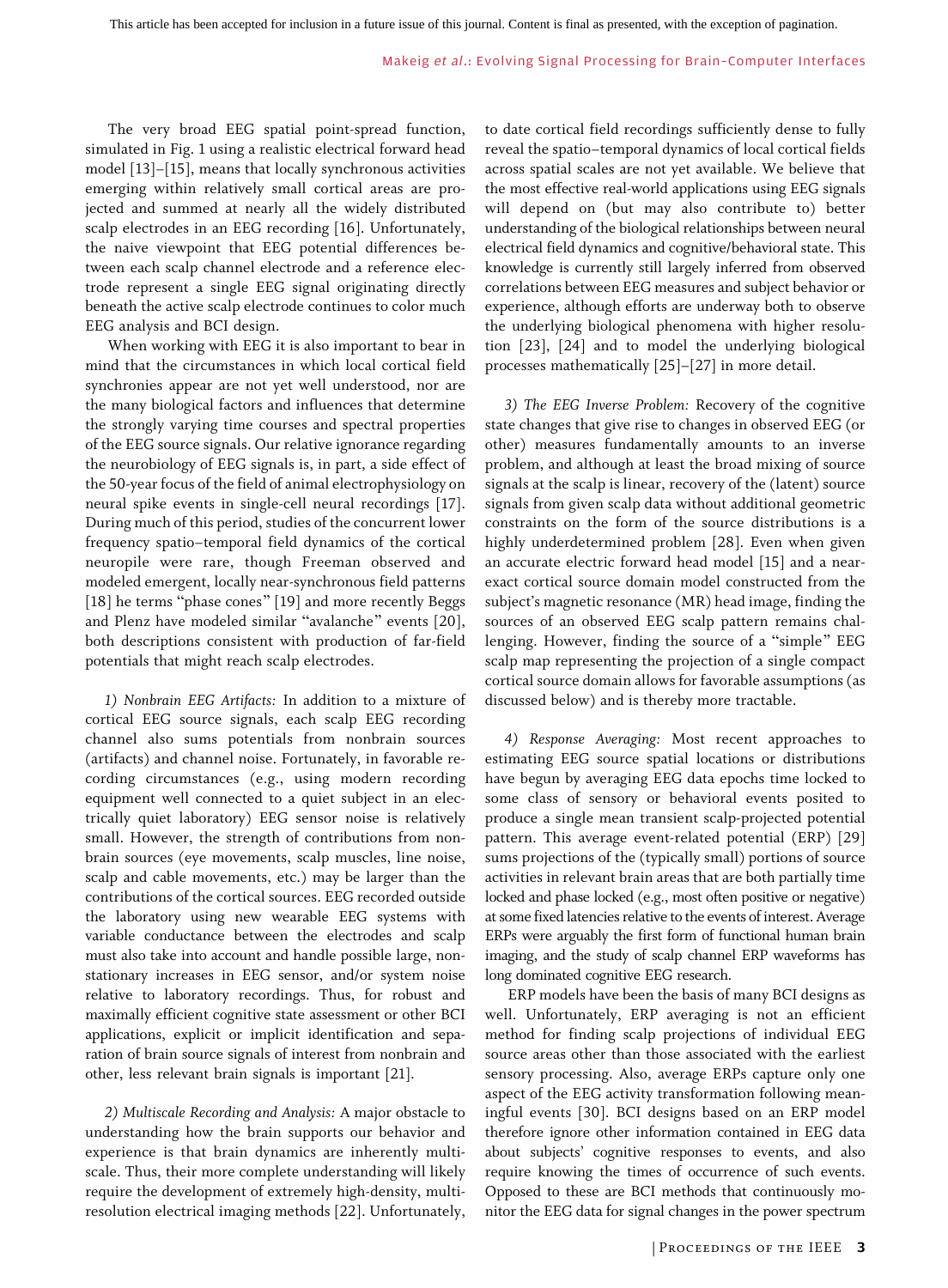Makeig et al.: Evolving Signal Processing for Brain–Computer Interfaces



Fig. 2. A conceptual schematic overview of evolving BCI design principles. Data obtained from sensors and devices within, on, and around a human subject (bottom left) are transformed into informative representations via domain-specific signal preprocessing (middle left). The resulting signals are combined to produce psychomotor state representations (upper left) using general-purpose inference methods, producing timely estimates of the subject's cognitive, affective, and sensorimotor state, including their cognitive and affective responses to events and cognitive/behavioral intent). These estimates may be made available to the systems the subject is interacting with. Similar cognitive state information derived from (potentially many) other subjects (lower right), intelligently combined, can shape statistical constraints or priors (middle right), thereby enhancing individual state models. Mappings between data representations and psychomotor states (left) allow exploratory data modeling (top right), providing new hypotheses that can guide the confirmatory scientific process (middle right).

and other higher order statistics, often data features derived from latent source representations of the collected signals.

5) Blind Source Separation: In the last 20 years, methods have been developed for estimating the latent time courses and spatial projections of sources of spontaneous or evoked EEG activity. Independent component analysis (ICA) and other blind source separation (BSS) methods use statistical information contained in the whole data to learn simple maps representing the projections of individual EEG source areas to the scalp channels [31], [32]. These can also aid inverse source localization methods in spatially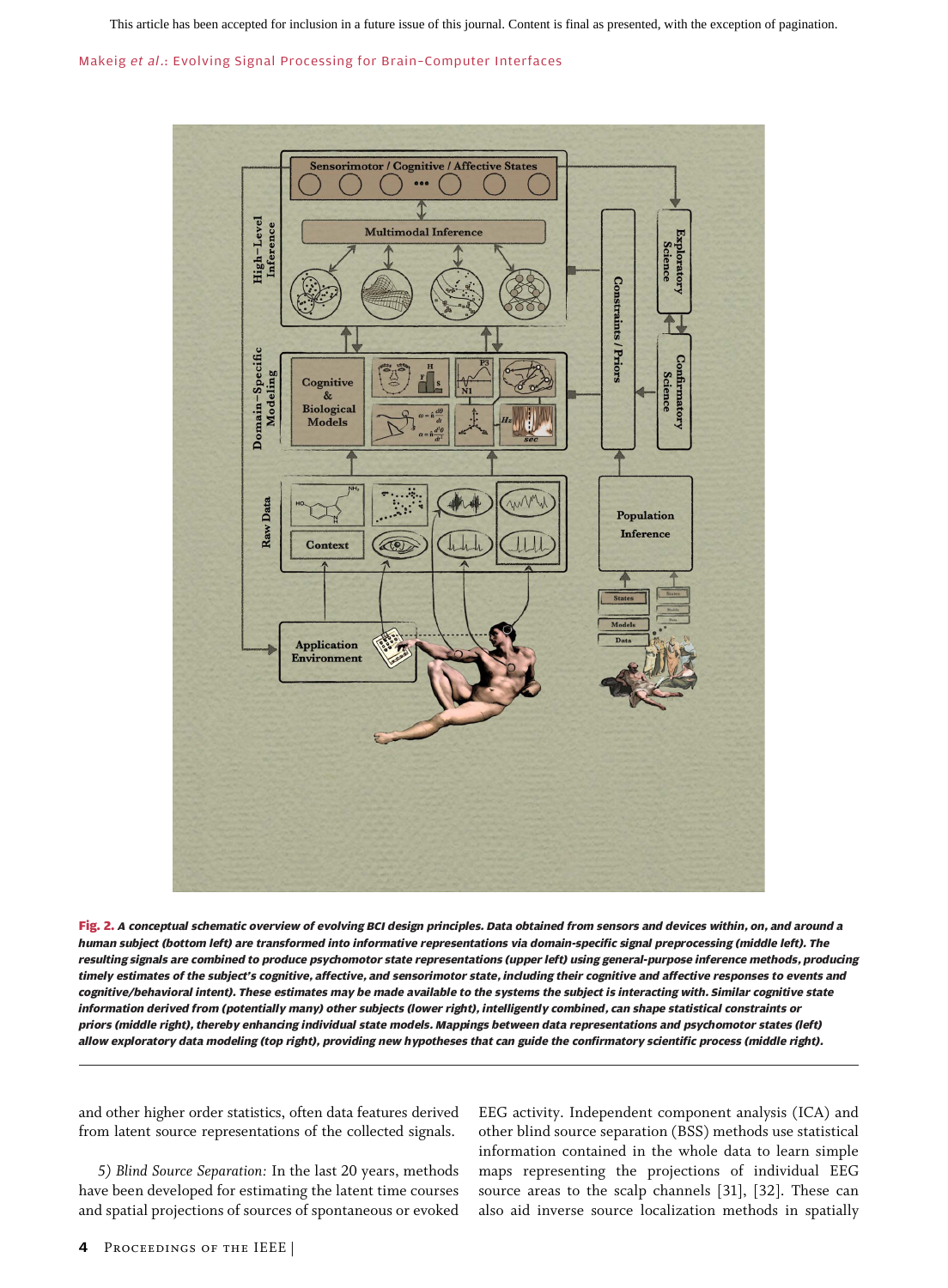localizing the sources of both ongoing and evoked EEG activity [33], [34]. Recently, we have demonstrated that measures of source signals unmixed from the continuous EEG by ICA may also be used as features in BCI signal processing pipelines, with two possible advantages. First, they allow more direct use of signals from cortical areas supporting the brain processes of interest, unmixed from other brain and nonbrain activities [35]. Second, sourceresolved BCI models allow for examination of the anatomically distinct features contributing most information, and thereby can inform neuroscientific inquiry into the brain processes that support the cognitive process of interest [36].

To date, most BCI signal processing research has not concentrated on neurophysiological interpretation. We argue, however, that treating the EEG and other data used to design and refine a successful BCI as unknown signals from a biological "black box" is unlikely to produce as efficient algorithms as those operating on better neuroscientifically informed and interpretable data models; in particular, informed models may have less susceptibility to overfitting their training data by incorporating biologically relevant constraints. BCI research should remain, therefore, an enterprise requiring, prompting, and benefiting from continuing advances in both signal processing and neuroscience.

## II. EARLY BCI DESIGNS

BCI design is still a relatively young discipline whose first scientific formulation was in the early 1970s [4]. In its original definition, the term referred to systems that provide voluntary control over external devices (or prostheses) using brain signals, bypassing the need for muscular effectors [37], originally aimed at restoring communication for cognitively intact but completely paralyzed (locked in) persons. This is a somewhat restrictive definition, thus various extensions have been proposed in recent years as the field has grown. These include "hybrid BCIs" [38] that relax the restriction of input signals to brain activity measures to possibly include other biosignals and/or system state parameters, and "passive BCIs" [39], [40] that produce passive readout of cognitive state variables for use in human–computer applications without requiring the user to perform voluntary control that may restrict performance of and attention to concurrent tasks. Over the last 3–5 years, these developments have opened a steadily widening field of BCI research and development with a broad range of possible applications [41].

Since BCI systems (under any definition) transduce brain signals into some form of control or communication signals, they are fundamentally brain (or multimodal) signal processing systems. Indeed, the earliest tested BCI systems were essentially built from single-channel bandpower filters and other standard signal processing components such as the surface Laplacian defined a priori [42], [43].

These primitives were found to detect some features of brain signals relatively well, such as the circa 11-Hz central mu rhythm associated with motor stasis [44] over which many (but not all) subjects can gain voluntary control, or some wavelet-like ERP peak complexes found to indicate enhanced cognitive evaluation of an event by the subject, such as the "P300" complex following anticipated events [30], [45].

The purpose of applying these filtering methods was to emphasize relevant combinations of cortical source activities associated with the subject's movement intent or imagination. These original designs typically had preselected parameters, for example, frequency band(s) that were at best only slightly adapted to individual users. Weeks to months of practice were typically required for a user to acquire the skill of controlling a device (for example, a cursor) using these early BCI systems, as subjects learned to adapt their brain waves to match the expectations of the BCI designers [46]. Not surprisingly, such systems were widely considered to be of foreseeable practical use only to a relatively few cognitively intact "locked in" users suffering near-complete loss of muscular control [47], [48].

#### A. Introduction of Machine Learning Approaches

In the early 1990s, the BCI field saw a paradigm shift with the influx of adaptive signal processing and adaptive learning ideas. One such thrust was inspired by the understanding that neural networks are capable of adapting to the information structure of a very wide range of source signals "blindly" without foreknowledge of the specific nature of the transformations needed to produce more informative representations. This resulted in the first BCI research applications of ICA [21], [49], anatomically focused beamforming [50], and other neural network learning methods (unsupervised and supervised), which have produced a series of novel insights and successful applications [51]–[53].

A concurrent second approach to subject adaptivity introduced classical statistical learning into the BCI field, one of the simplest examples being Fisher's discriminant analysis (FDA) and the related linear discriminant analysis (LDA) [54], and its later regularized extensions [55], [56], all of which have been applied to EEG and other forms of electrophysiological data with distinct success. Today, these are among the most frequently used statistical methods for BCI design [51], [57], [58]. Under some conditions linear models like these can be shown to discover optimal statistical models linking input patterns to output signals [58]. In themselves, however, off-the-shelf machine learning (ML) tools cannot solve the statistical problems arising from rarely (if ever) having access to enough model training data to completely avoid overfitting. This results in a lack of generality and robustness to changes in the many aspects of the recorded signals that do not contribute directly to the parameters of interest. In part, this is because these methods require information from both ends of the brain signal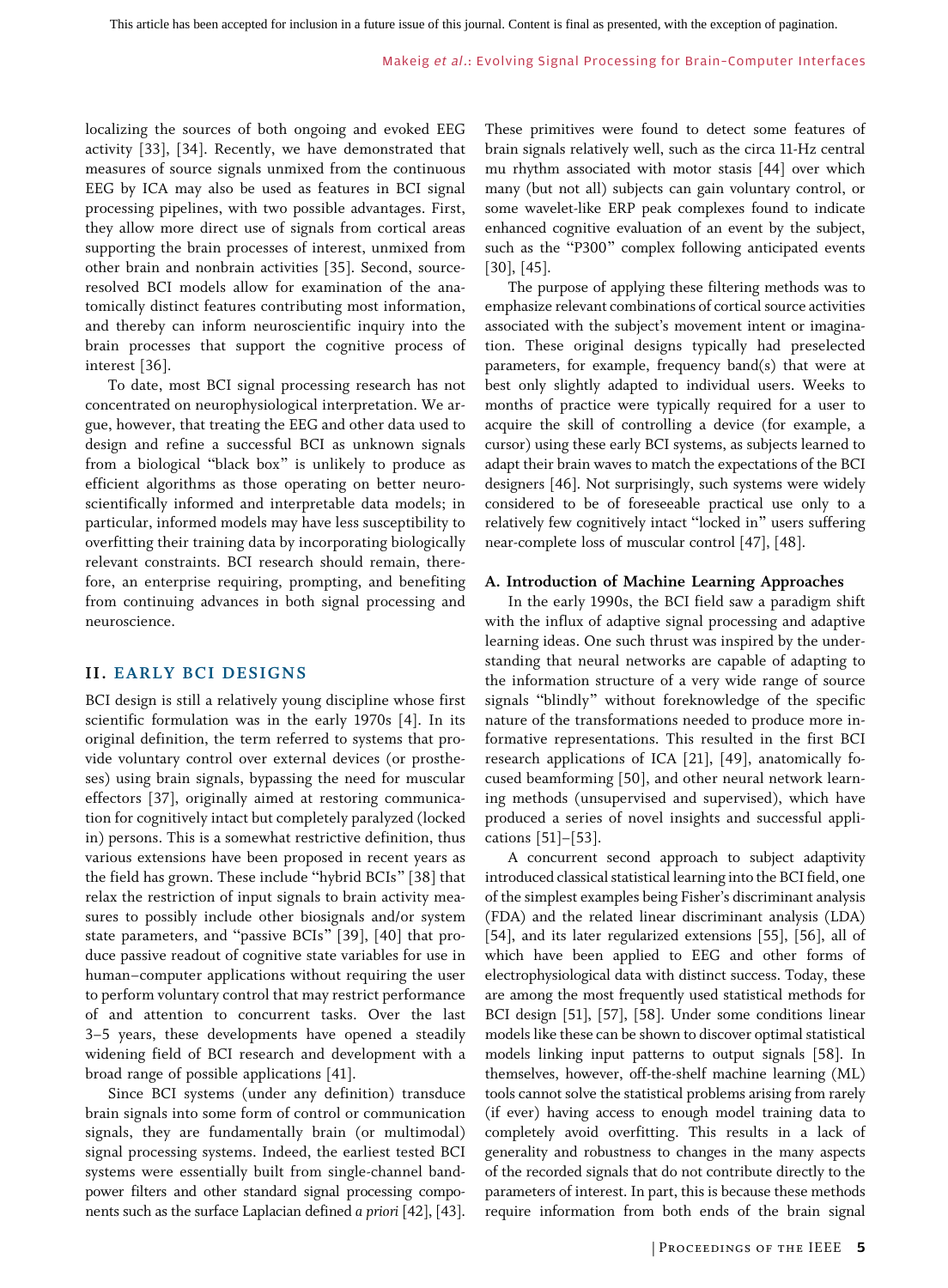decoding pipeline to find the desired model parameters: input data in some appropriate representation, and corresponding desired output values. Information about the desired output is often irregularly and sparsely available, and must usually be extracted from dedicated calibration measurements-not unlike using contemporary voice recognition software.

ML is not yet a consolidated field, but rather a broad assortment of techniques and algorithms from a variety of schools or conceptual frameworks such as neural networks [59], statistical learning theory [60], [61], decision theory [62], or graphical models [63]. Yet today ML plays a fundamental role in BCI design because the functional role of any given brain source or the precise configuration of a source network may be specific to the individual and, as a consequence, not identifiable in advance [64]. This is the case both at the near  $cm<sup>2</sup>$ -scale of locally synchronous cortical EEG source patches and at finer spatial scales [65]. For this reason, the modeling is usually framed as a "supervised" ML problem in which the task is to learn a mapping from some input (feature) space onto an output (category) space from a set of (input, output) training data examples extracted from a dedicated calibration recording [66]. A noteworthy complementary approach is "unsupervised" learning that captures structure latent in the input space under certain assumptions without use of "ground truth" target values [60].

1) Gaussian Assumptions: Several well-known assumptions underlie the majority of popular ML approaches in BCI research. One that has strongly influenced the design of adaptive BCI systems is Gaussianity of input-space distributions. This assumption tends to make a vast range of statistical problems analytically tractable, including those modeling brain processes and their functional associations via methods such as linear and quadratic discriminant analysis [58], linear and ridge regression [67], Gaussian mixture models [68], kernel formulations such as Gaussian process regression [69] as well as most BCI approaches built on signal covariance, like common spatial patterns [70] or the dualaugmented Lagrangian (DAL) approach [71]. However, the BCI field is increasingly running into the limits of this not quite justified assumption.

For input features based on scalp EEG measurements, a Gaussian assumption might be defended by application of the central limit theorem to the multitude of stochastic processes that contribute to the signal. However, measurable EEG signals of interest are typically generated by field activities of highly dependent neural processes. Scalprecorded brain signals are also contaminated by a variety of often large, sporadic rare nonbrain source artifacts [72], [73]. Both these factors can render the probability density functions of the observed signal distributions heavy-tailed, strongly distorting estimates made using Gaussian assumptions. Improving on these assumptions, however, requires additional computational and theoretical machinery.

## III. CURRENT BCI DESIGN DIRECTIONS AND OPPORTUNITIES

Below we discuss a variety of emerging or foreseeable near-term directions and avenues for improvement in developing models for online cognitive state assessment. We point out a variety of possible advantages derivable from explicit or implicit source representations, such as the ability to compute informative source network properties. Source representations also allow coregistering large pools of empirical data whose shared statistical strength may improve estimation accuracy, robustness, and specificity under real-world conditions. We then discuss the important multimodal data integration problem.

#### A. ICA and Related Latent Source Models

Advances in signal processing and ML affect all aspects of EEG analysis [74]. BSS, in particular ICA [31], [32], [75]– [77], while still far from being universally adapted, has had a large effect on the EEG field in the past decade, playing a significant role in removal of artifacts from EEG data [78], in analysis of EEG dynamics [32], [79]–[81], for BCI design [36], [82]–[84], and in clinical research applications [33], [85], [86]. The basic ICA model assumes the multichannel sensor data are noiseless linear mixtures of a number of latent spatially stationary, maximally independent, and non-Gaussian distributed sources or source subspaces. The objective is to learn an "unmixing" matrix that separates the contributions of these sources (or source subspaces) from the observed channel data based on minimizing some measure of their temporal dependency.

While linear propagation to and summation of EEG signals at the scalp channels is a safe assumption [1], the maximal independence and spatial stationarity assumptions used in temporal ICA may hold less strictly in some cases. Thus, future directions in BCI research based on ICA may exploit related multiple mixture [87], [88], convolutive mixture [89], and adaptive mixture [88] models that have been introduced to model spatio–temporal nonstationarity [90], [91], or independence within specific frequency bands [92] and other subspaces [93], [94], or to integrate other tractable assumptions [95]. Although the details of cortical geometry and hence, source scalp projections, as well as source temporal dynamics vary across individuals, accumulating some source model information through simultaneous processing of data from multiple subjects might prove beneficial [96].

ICA does not use an explicit biophysical model of source and channel locations in an electrical forward head model. While this might be seen as an insufficiency of the approach, it may also avoid confounding effects of head and conductance modeling errors while making efficient use of statistical information in the data. Despite the demonstrated utility of advanced ICA and related algorithms, because of the lack of "ground truth" in typical EEG data sets, its realworld estimation errors are not easily quantified. Continued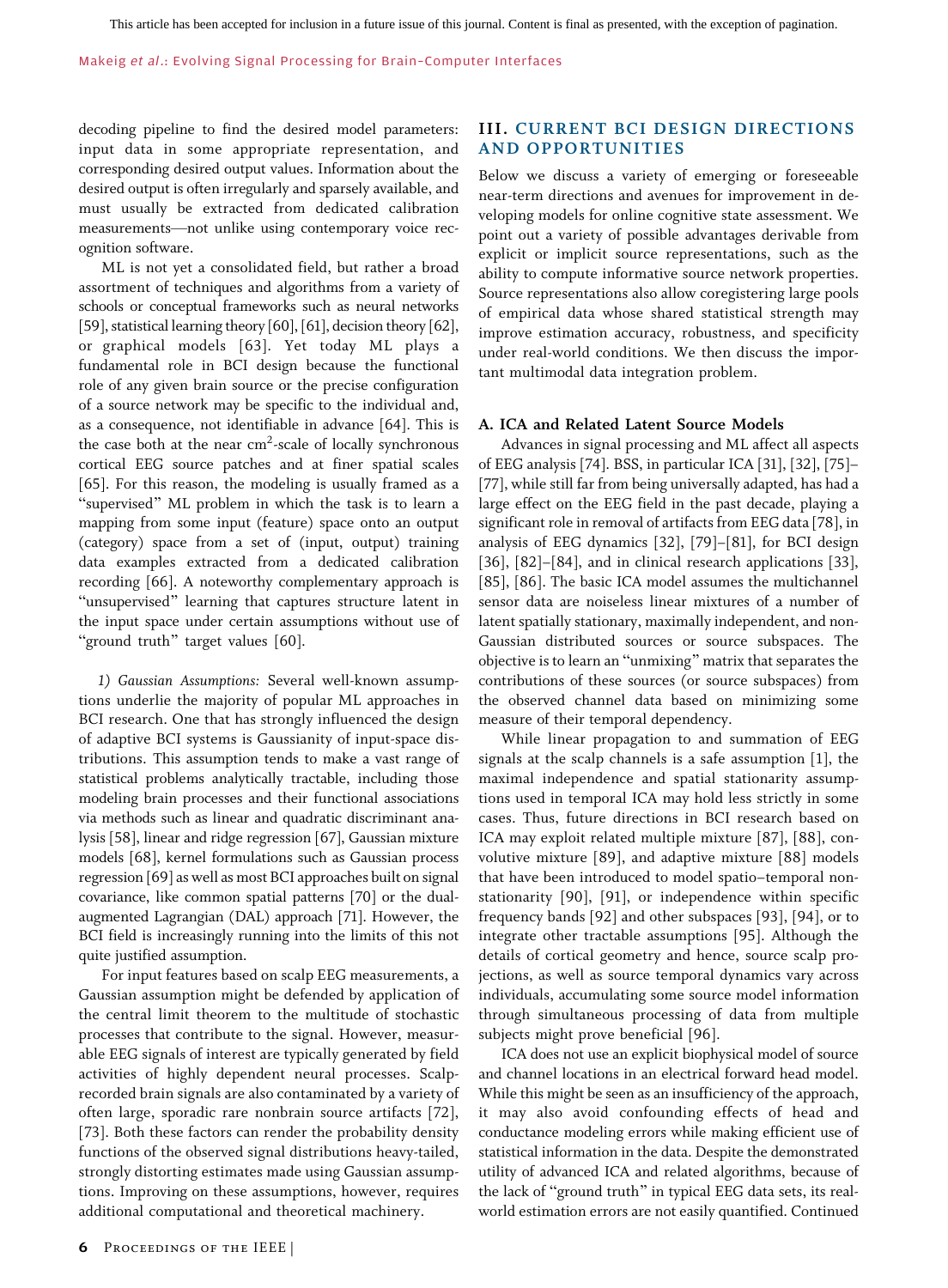work on statistical modeling and validation [97] are needed to assess the reliability of ICA separation [35], [98]–[100] and to minimize propagation of estimation errors through data modeling that follows ICA decomposition.

Comparing brain processes across individuals is another important problem both for EEG analysis and for building BCI models using data from more than one subject. The variability of folding of the cortical surface across individuals means it is not sufficient to simply identify component processes common to two or more individuals by their scalp projection patterns. Promising avenues for future methods development here include joint diagonalization [101] and extracting equivalent component clusters or brain domains using relevant constraints including their coregistered 3-D equivalent dipole positions [35].

## B. Unsupervised Learning and Adaptive Filtering

Unsupervised learning [60] and adaptive signal processing [102] generally both perform adaptive modeling and transformation of data samples. Among the original examples of their use for cognitive state assessment are ICA [49], adaptive noise canceling [103], and variants of the Kalman filter [104]. More recently, work has expanded into the promising areas of dictionary learning [105], unsupervised deep learning [106], and entirely new directions such as stationary subspace analysis (SSA) [107]. One of the currently most popular BCI algorithms, common spatial patterns (and its 20 or more extensions) [70], [108]–[111], can also be viewed as producing adaptive spatial filters, although adapted using a supervised cost function involving a categorical target or label variable. Many of these techniques serve either of two purposes. The first is to generate better (e.g., more informative, interpretable, or statistically better behaved) signal features or latent variables based on information readily available in the signal itself, ideally features that make subsequent processing tractable (or trivial). A second goal is to alleviate (or account for, as in coadaptive calibration) the effects of nonstationarity in the underlying brain and/or nonbrain processes, an important avenue of development that could affect almost all BCI methodology [112], [113].

#### C. Sparsity Assumptions

Signal processing exploiting data or parameter sparsity is now emerging as a central tool in BCI design as in many other disciplines and can serve to express assumptions of compactness, nonredundancy, or mutual exclusivity across alternative representations. When applied to suitable data, sparse signal processing and modeling approaches can achieve dramatically better statistical power than methods that ignore sparsity, particularly when applied to sparse but very high-dimension data [114]–[117]. Sparse representations may also be regarded as a numerical application of Occam's razor ("among equally likely models the simplest should be favored"). For example, because of functional segregation in cortex, constellations of brain EEG

sources linked to a specific aspect of cognitive state of interest (for example, imagining an action) may be assumed to be a sparse subset of the entire source activity [118], [119].

A useful application of sparse signal processing is to precisely estimate EEG source distributions [120]–[123]. Potential real-time EEG applications could include online scalp and intracranial EEG source imaging to guide neurosurgeons [50], [124]. Sparse Bayesian learning (SBL) [125] is a particularly promising framework for source localization and modeling of spatio–temporal correlations among sources [16], [126], [127]. Some other popular source localization algorithms are special cases of SBL and can be strengthened within the SBL framework [128]. While not designed for real-time implementation, SBL speed can be enhanced [63], [129].

Spatio–temporal (e.g., groupwise) sparsity has been applied successfully to source signal connectivity [130]–[132] (discussed below), where it can lead to substantial reductions in the number of observed data samples required to accurately model a high-dimensional, sparsely structured system. Well-established sparse regression methods such as Lasso [60] provide improved estimates of high-dimensional multivariate connectivity over both unconstrained and regularization approaches [130], [133], [134]. Sparse modeling may also use graph theoretic metrics to extract simple topological features from complex brain networks represented as directed or undirected graphs [132], [135], [136].

A complementary and often reasonable assumption is that the biosignal data are smooth across closely related parameters [137], [138]. Several recent further extensions of the sparsity concept, such as low-rank structure [71] or structured sparsity [139], can also be formulated as tractable convex and Bayesian estimation problems.

#### D. Exploiting Dynamic Brain Connectivity

Historically, nearly all BCI systems have been based on composed univariate signal features. However, as the primary function of our brains is to organize our behavior (or more particularly, its outcome), modeling brain activity as a set of disjoint cortical processes clearly may ignore information in the EEG data about the complex, precisely timed interactions that may be required to fulfill the brain's primary role. Transient patterns of cortical source synchrony (or other dynamics) that modulate information transmission among noncontiguous brain areas are posited to play critical roles in cognitive state maintenance, information processing, and motor control [140]–[143]. Therefore, an ability of BCI systems to monitor dynamic interactions between cortical source processes could provide key information about unobserved cognitive states and responses that might not be obtainable from composed univariate signal analyses [142].

1) Effective Versus Functional Connectivity: Functional connectivity refers to symmetric, undirected correlations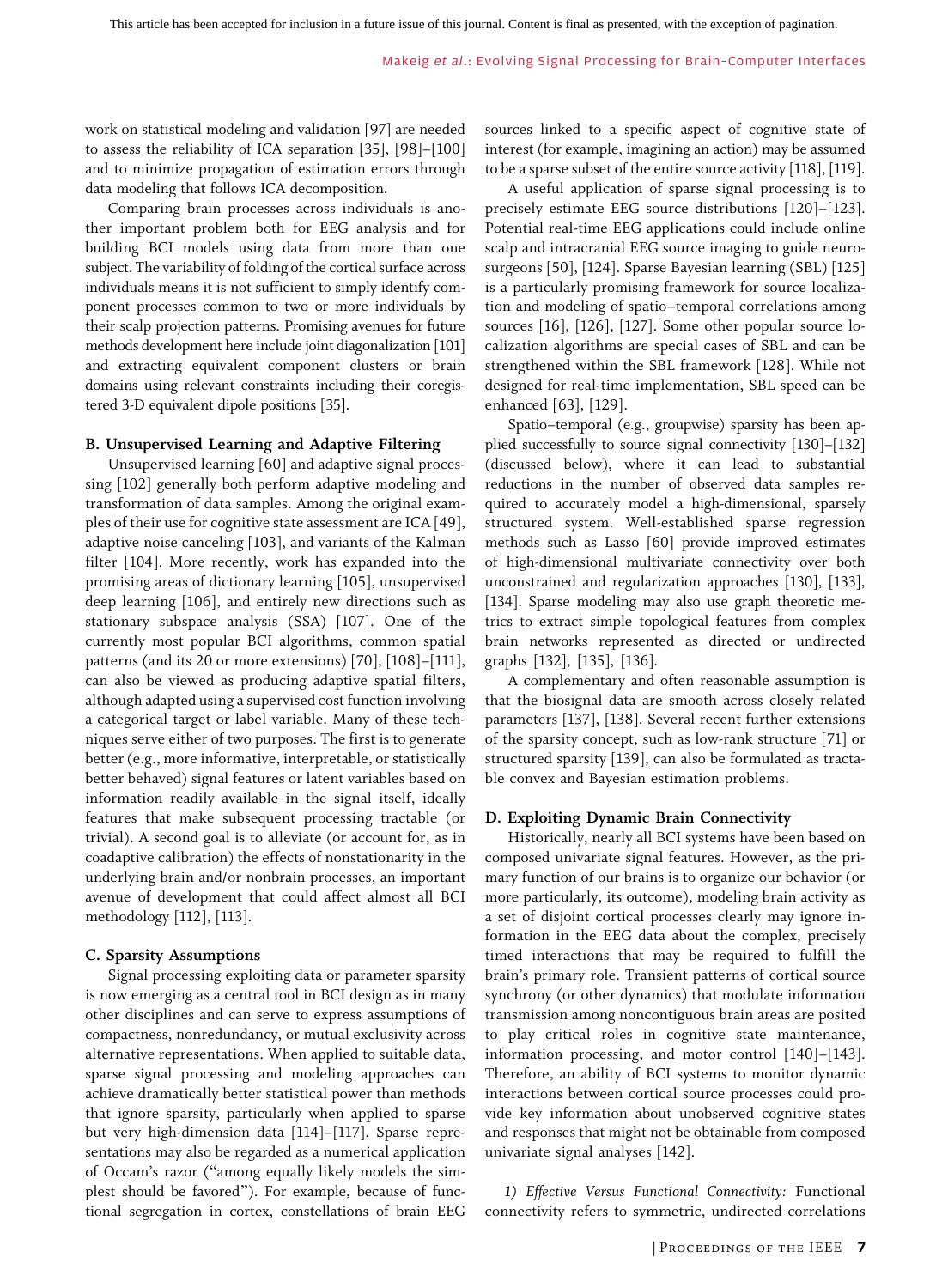among the activities of cortical sources [144]. The earliest functional connectivity studies examined linear cross correlation and coherence between measured EEG scalp signals [145], [146]. These techniques alone carry a serious risk of misidentification in systems involving (closed-loop) feedback, subject to correlated noise, or having strong process autocorrelation [147]–[149]. Although neural systems typically exhibit one or more of these characteristics [150], cross correlation and coherence are still among the most commonly used methods for connectivity analysis in the neurosciences [151], [152].

A general deficit of functional connectivity methods is that, being correlative in nature, they cannot be used to identify asymmetric information transfer or causal dependencies between cortical sources. Thus, they cannot distinguish, for instance, between "bottom–up" (sensory  $\rightarrow$ cognitive) and "top–down" (cognitive  $\rightarrow$  sensory) interactions between a set of sources. In contrast, effective connectivity denotes directed or causal dependencies between brain regions [144]. Currently popular effective connectivity methods include dynamic causal modeling (DCM), structural equation modeling (SEM), transfer entropy (TE), and Wiener–Granger causal (WGC) methods, plus related multivariate methods including the directed transfer function (DTF) (reviewed in [151]–[154]). Because of the potentially better fidelity of source-level multivariate effective connectivity models to the underlying cortical dynamics, we foresee a shift in BCI design research in these directions.

2) Confirmatory Versus Exploratory Modeling: Methods for effective connectivity analysis generally fall into two categories: confirmatory and exploratory [155]. Confirmatory methods are hypothesis and model driven, seeking to identify the most plausible model among a finite (generally small) set of valid candidates. Conversely, exploratory methods are data driven and capable of searching a large model space without requiring a set of well-formed hypotheses. Confirmatory methods, such as DCM, have shown demonstrated utility in neurobiological system identification, and may be preferable for confirming a specific hypothesis [156]. However, due to the current paucity in accurate neurobiological models of networks underlying complex cognitive states, and the computational complexity of exploring very large model spaces using DCM, fast exploratory methods such as WGC [157], [158] and extensions thereof may be of greater utility for exploratory BCI research in the near future. As distributed neurobiological interactions are better understood, it will be fruitful to incorporate this understanding explicitly into BCI designs via model constraints or confirmatory model selection.

3) Bivariate Versus Multivariate Connectivity: Recent preliminary BCI designs exploiting connectivity have utilized bivariate functional connectivity estimates such as spectral coherence and phase synchronization measures applied to

8 PROCEEDINGS OF THE IEEE |

scalp channel pairs [159]–[161] with mixed performance benefits [136], [162], [163]. While these studies have primarily focused on simple motor imagery tasks, the most significant gains from dynamic connectivity modeling seem likely to be achieved when the objective is to identify, in higher density data, a more complex cognitive state or event linked to a specific pattern of multisource network dynamics. However, for even moderately complex networks, bivariate connectivity methods suffer from a high false positive rate due to a higher likelihood of excluding relevant causal variables [164]–[166]. This leads to a higher likelihood of incorrectly linking the same connectivity structure to two or more fundamentally different cognitive states, potentially limiting BCI performance. As such, the use of multivariate methods is an important consideration in efficient BCI design.

4) Source Versus Sensor Connectivity: Recent and current advances in source separation and localization of electrophysiological signals greatly expand possibilities for explicit modeling of cortical dynamics including interactions between cortical processes themselves. Assessing connectivity in the cortical source domain rather than between surface EEG channel signals has the advantage of greatly reducing the risk of misidentifying network events because of brain and nonbrain source mixing by volume conduction [167], [168]. Shifting to the source domain furthermore allows accumulating knowledge from functional neuroimaging and neuroanatomy to be used to constrain dynamic connectivity models. In particular, noninvasive diffusionbased MR imaging methods are providing increasingly more accurate in vivo estimates of brain anatomical connectivity that might also be used to constrain dynamic connectivity models based on localized EEG source signals.

5) Adapting to Nonlinear and Nonstationary Dynamics: Electrophysiological data exhibit significant spatio– temporal nonstationarity and nonlinear dynamics [142], [150]. Some adaptive filtering approaches that have been proposed to incorporate nonstationarity include segmentation-based approaches [169], [170] and factorization of spectral matrices obtained from wavelet transforms [171]. However, these techniques typically rely on multiple realizations to function effectively, hindering their application in BCI settings. Among the most promising alternatives are state–space representations (SSR) that assume the observed signals are generated by a partially observed (or even fully hidden) dynamical system that can be nonstationary and/or nonlinear [172]–[174]. A class of methods for identifying such systems includes the longestablished Kalman filter [175] and its extensions including the cubature Kalman filter [176], which exhibits excellent performance in modeling high-dimensional nonstationary and/or nonlinear systems [177]. These methods have led in turn to extensions of the multivariate Granger-causality concept that allow for nonlinearity and/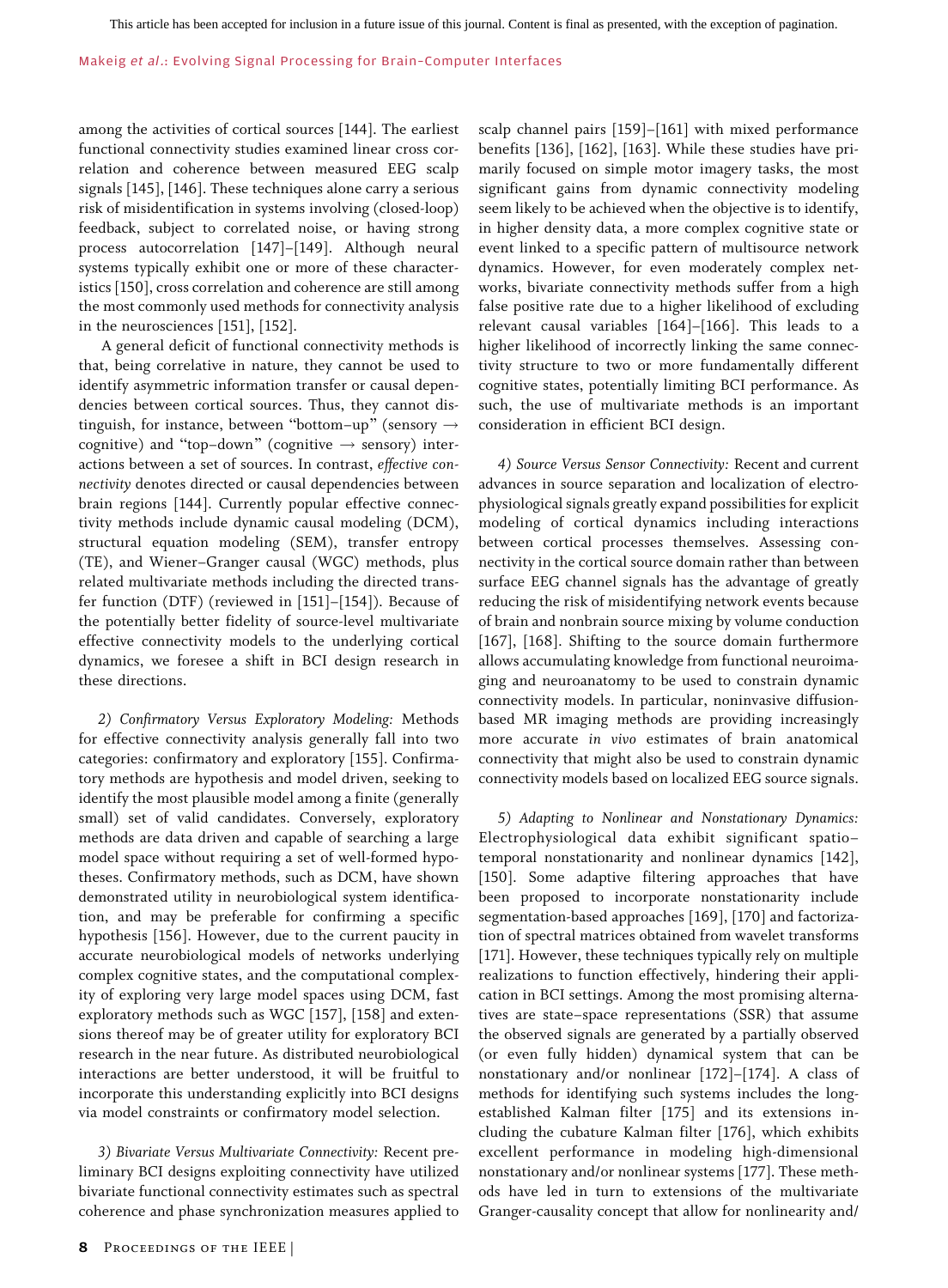or nonstationarity while (in part) controlling for exogenous or unobserved variables [174], [178], [179]. SSRs may also flexibly incorporate structural constraints [180], sparsity assumptions [181], and non-Gaussian, e.g., sparse (heavy-tailed) process distribution priors [182]. A final advantage of the state–space framework is the potential to jointly perform source separation and/or localization (as in ICA) together with identification of source dynamics and their causal interactions, all within a single unified state– space model [134], [183].

The developments we briefly describe above suggest that robust and efficient exploratory causal identification in high-dimensional, partially observed, noisy, nonstationary, and nonlinearly generated EEG and other electrophysiological signal sets may become a reality in the coming decades. Leveraging the benefits of such approaches to maximize the range and robustness of brainbased prosthetic control and cognitive state assessment capabilities has great potential to become a key area of BCI research and development.

#### E. Unified Modeling Approaches

Sparsity and Gaussianity are principles integral to both machine learning and signal processing, exemplifying the wide-ranging low-level connections between these disciplines despite differences in their problem formulations. Other well-known links are convex optimization and graphical models. Deep connections like these tend to seed or enable the development of new methods and frameworks in interdisciplinary domains such as BCI design [71], [125], [184] and will likely be anchors for future BCI methodology. For instance, while a common operating procedure in current BCI system design is to extract and pass domain-specific features through a processing pipeline built of standard signal processing and ML blocks, the resulting approach may be neither a principled nor an optimal solution to the overall problem. For example, it has been shown that several of the most commonly used multistage BCI approaches (including CSP followed by LDA) can be replaced by a single joint optimization solution (dual-spectral regularized logistic regression) that is provably optimal under principled assumptions [71]. A similar unification can also be naturally realized in hierarchical Bayesian formulations [184]. Unified domain-specific approaches like these may however require mathematically sophisticated problem formulations and custom implementations that cut across theoretical frameworks.

### F. General Purpose Tools

However, it is now easier than ever for applicationoriented scientists to design, verify, and prototype new classes of methods, thanks to powerful tools like CVX for convex optimization [185], BNT [186], BUGS [187], or Infer.NET [188] for graphical modeling, and more specialized but fast and still generalizable numerical solvers like DAL [189], glm-ie [190], or ADMM [191]. These and other state-of-the-art tools are transforming what would have been major research projects only 3–5 years ago into Matlab (The Mathworks, Inc.) three liners that are already finding their way into graduate student homework in statistical estimation courses. As unified modeling and estimation/inference frameworks become easier to use, more powerful, and more pervasive, developing principled and more close-to-optimal solutions will require far less heavy lifting than today, leading to our expectation that they will soon become the norm rather than the exception.

#### G. Mining Large Data Resources

Overcoming the moderate performance ceiling of the current generation of BCI systems can be viewed as one of the strongest challenges for BCI technology development in the 21st century. One possible answer may lie in "scaling up" the problem significantly beyond currently routine data collection and signal processing limits. In the future, more and more intensive computations may likely be performed to calibrate brain activity models for individual users, and these may take advantage of increasing volumes of stored and/or online data. The potential advantages of such dual approaches to difficult problems are common concepts in the current era of "big data" but have not yet been much explored in BCI research.

For example, current recording channel numbers are orders of magnitude smaller than what will soon be or are already possible using ever-advancing sensing, signal processing, and signal transmission technology (see [5]), though it is not known when diminishing returns appear in the amount of useful information about brain processes that can be extracted from EEG data as channel numbers increase. Also, adaptive signal processing methods might continue to adapt and refine the model of brain processes used in working BCIs during prolonged use, thereby enhancing their performance beyond current time-limited laboratory training and use scenarios. In the majority of contemporary BCI systems, the amount of training data used for estimation of optimal model parameters amounts to not more than a one-hour single-subject calibration session, though for stable ML using much more data would be preferable.

Another major limiting factor in BCI performance lies in the tradeoff between adapting a model to the complex context in which calibration data are initially acquired (for example, subject fatigue or stress level, noise environment, subject intent, etc.) and the desirable ability of the model to continue to perform well in new operational conditions. Although most BCI training methods attempt to maximize generalization of their performance across the available range of training and testing data, the lack of truly adequate data that span a sufficiently rich range of situations that could be potentially or likely encountered in practice severely limits the currently achievable generalization of BCI performance.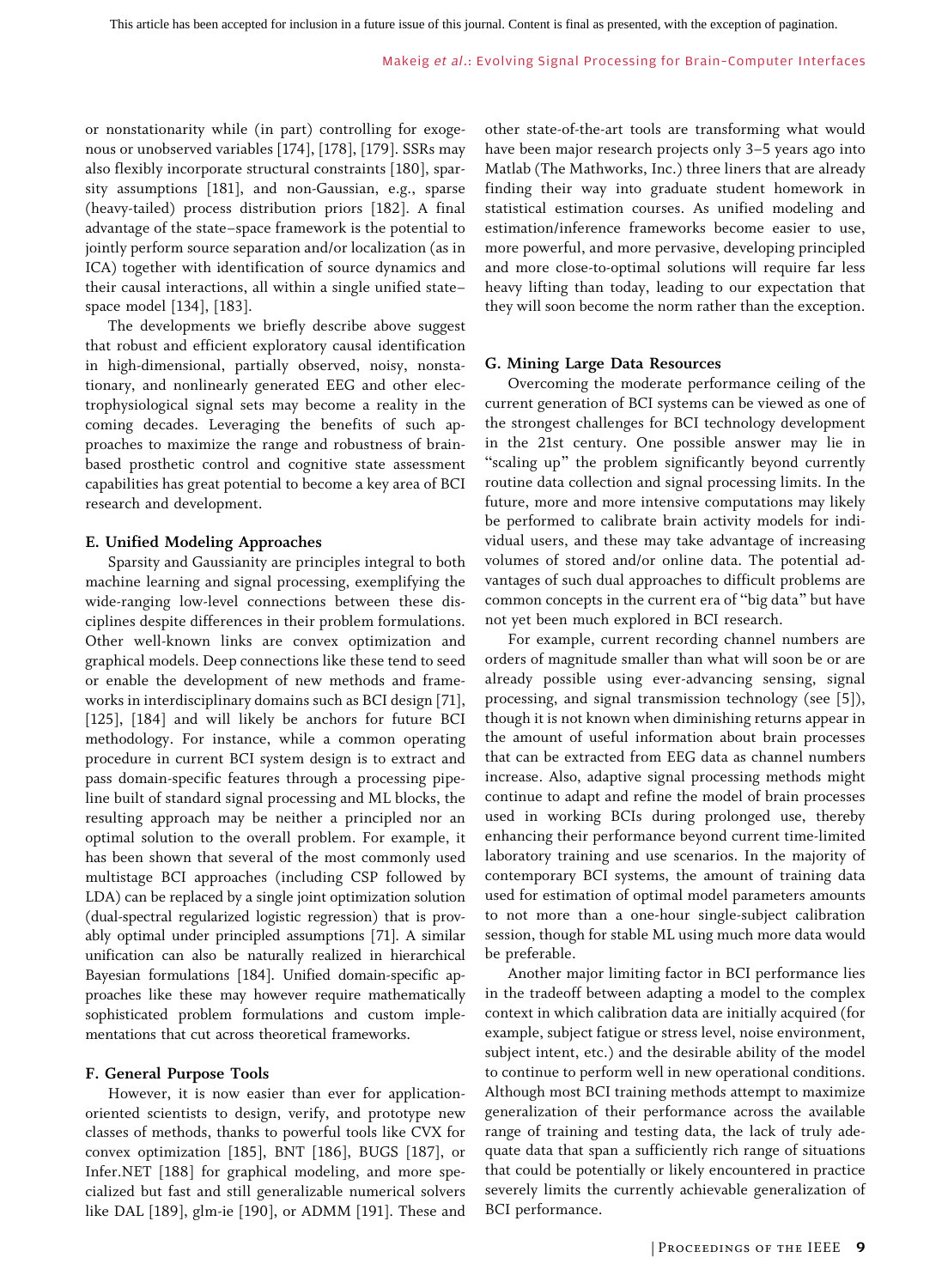#### Makeig et al.: Evolving Signal Processing for Brain–Computer Interfaces

1) Collaborative Filtering: For some applications, "zerotraining" [192] or "cross-subject" BCI designs, which are usable without any need for individual calibration, are highly desirable or even necessary. However, pure zerotraining BCI methods sacrifice performance compared to BCI designs using individualized models. A promising solution is to combine some training data or information from a targeted subject with stored data and information from a large collection of training sets collected from similar subjects [67], [111], [193]. While incorporating relatively small amounts of such data might give only marginal improvement, the availability of massive amounts of data can make tractable learning in previously unthinkably sized parameter spaces, thereby gaining enough statistical power to tune predictive models to more complex and highly specific brain and behavioral models.

The continued scaling of both availability and cost of computational resources and memory resources makes possible the use of methods for production work that were infeasible only a few years ago, particularly when it comes to mining massive data sets (for example, brain and behavioral recordings from hundreds to many thousands of people) or solving optimization problems that involve hundreds of thousands of parameters (for example, largescale functional connectivity estimates or full joint time/ space/frequency modeling of brain dynamics).

As a consequence, it has become possible to replace usual ad hoc simplifying assumptions (including the need for massive data dimensionality reduction) [194], [195] by data-relevant assumptions (such as source or model sparsity or smoothness)—or to propose to entirely displace those assumptions by processing vast samples of routine (or perhaps even high-quality) data from a large group of subjects-and thereby achieve asymptotic optimality under quite mild conditions. Only after the first such projects are carefully explored will it be possible to empirically estimate the ultimate BCI system performance bounds attainable for a given goal and data type, thereby informing further future roadmaps for sensor and processing technology development.

The potential effectiveness of such approaches is rooted in the genetic and social commonalities across subjects that make it possible to find statistical support in the form of empirical priors or constraints across populations (or subpopulations) of users. In practice, this direction requires further generalization of the problem formulation and some dedicated assumptions as to the commonalities that are to be exploited (for example, via coregistration or alignment of individual signal representations [196]). This further increases the need for approaches that are both highly adapted to the particular data domain yet principled and (ideally) provably optimal under reasonable assumptions.

2) Transfer Learning: A theoretical framework that extends ML in these directions has recently been termed transfer learning [197]. Transfer learning approaches [198] have been successfully applied in a variety of fields including computer vision [199] and natural language processing. First, similar approaches have recently been demonstrated for BCI training [67], [200]. Only algorithms that are designed to exploit commonalities across similar users (for example, users of similar age, gender, expertise, etc.), tasks (for example, detecting either self-induced or machine errors), and operational context (e.g., while composing a letter or a piece of music) will be able to leverage this soon-available auxiliary data to maximum effect.

Collaborative filtering and transfer learning methods [201] designed to take advantage of such databases have been in development for several years in other areas, mostly fueled by needs of companies with ever-growing data resources such as Amazon [202], NetFlix [203], and Google [204]. These methods try to estimate some information about each user (e.g., their movie preferences, or for BCI their brain activity patterns) from small amounts of information from that user (text query or brain signal) combined with incomplete stored information from many other users (even concurrently arriving information as in crowd sourcing). These techniques have the potential to elevate the performance and robustness of BCI systems in everyday environments, likely bringing about a paradigm shift in prevailing attitudes toward BCI capabilities and potential applications.

### H. Multimodal BCI Systems

Proliferation of inexpensive dry and wireless EEG acquisition hardware, coupled with advances in wearable electronics and smartphone processing capabilities may soon result in a surge of available data from multimodal recordings of many thousands of "untethered" users of personal electronics. In addition to information about brain activity, multimodal BCI systems may incorporate other concurrently collected physiological measures (respiration, heart and muscle activities, skin conductance, biochemistry), measures of user behavior (body and eye movements), and/or ongoing machine classification of user environmental events and changes in subject task or challenge from audio, visual, and even thermal scene recording. We have recently termed brain research using concurrent EEG, behavioral, and contextual measures collected during ordinary motivated behavior (including social interactions) mobile brain/body imaging (MoBI) [205]. Behavioral information may include information regarding human body kinematics obtained from motion capture [206], facial expression changes from video cameras or EMG sensors [207], and eye tracking [208]. This information will likely be partially tagged with high-level contextual information from computer classification.

Progress in modeling each data domain, then capturing orderly mappings between each set of data domains, and mapping from these to the target cognitive state or response presents significant challenges. However, the potential benefits of effective multimodal integration for a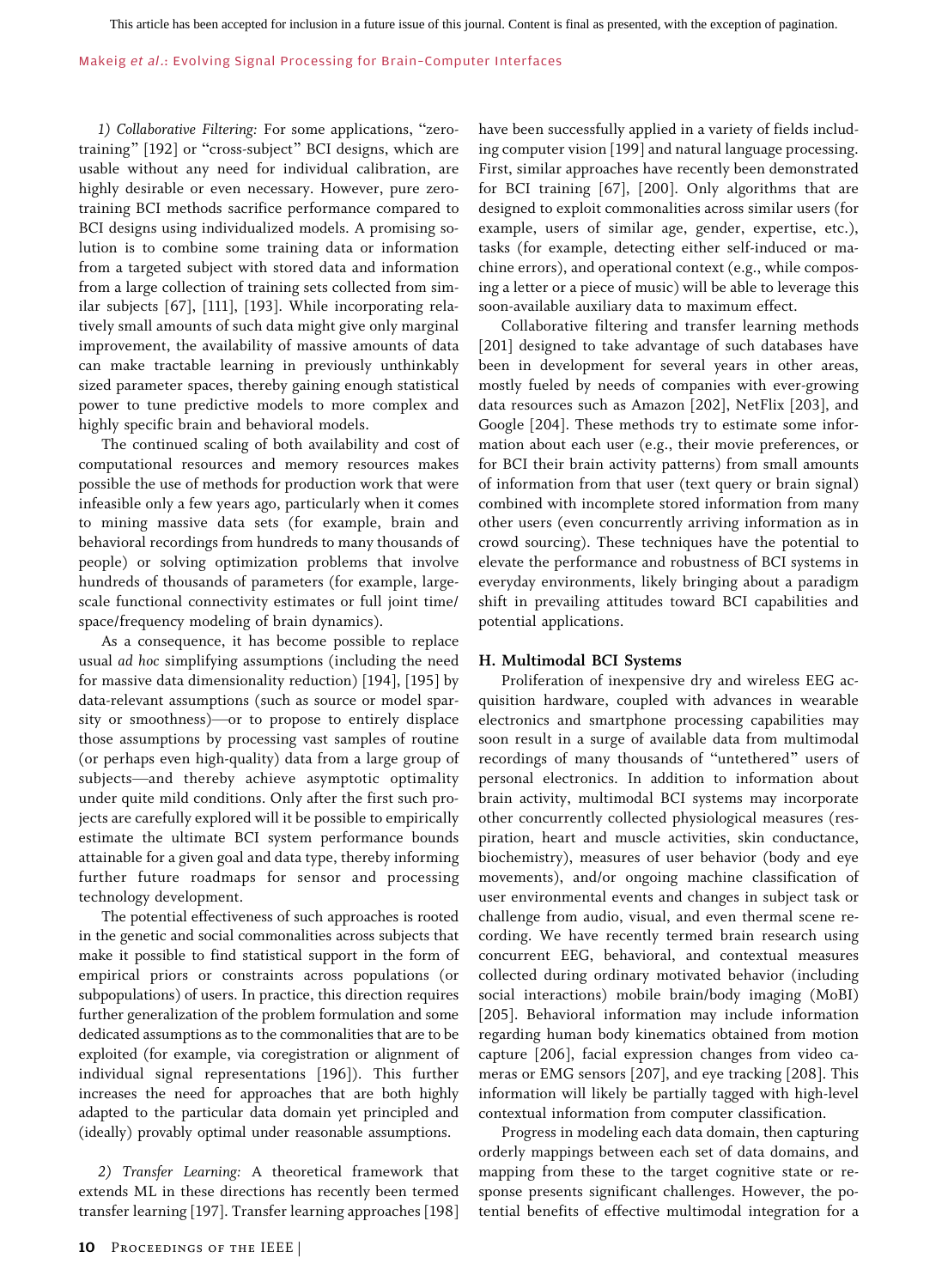much wider range of BCI applications to the general population might be large, possibly even transformative [6]. The most effective approaches for comparing and combining disparate brain and behavioral data are not yet known. Some progress has been made in integrating brain activity with subject behavioral data in hybrid BCI systems [38] and MoBI [209], [210]. Joint recordings of EEG and functional near-infrared brain imaging data are possible and could be near-equally lightweight [211].

Through efforts to develop more accurate automated affect recognition systems, the field of affective computing has shifted toward incorporating multimodal datamultiple behavioral (posture, facial expression, etc.) as well as physiological measurements (galvanic skin response, cardiac rhythmicity, etc.) [212]. EEG dynamics have recently been shown to contain information about the emotional state of the subject [213] and even the affective quality of the music the subject is listening to [214] or imagining [215], with different patterns of neck and scalp muscle activity, recorded along with the EEG, contributing additional nonbrain but also potentially useful information.

To overcome the significant challenge of learning mappings between high-dimensional, sometimes noisy, and disparate brain and behavior modalities, it should be fruitful to draw on successful applications of multimodal analysis in established fields such as affective and context-aware computing [216], as well as more general advances in ML such as nonlinear dimensionality reduction, nonnegative matrix and tensor factorization [95], multiview clustering and canonical correlation analysis [217]–[219], metaclassification approaches [220], [221], and hierarchical Bayesian models and deep learning networks [184], [222]. Further incorporation of natural constraints and priors derived from cognitive and systems neuroscience and neuroanatomy, as well as those obtained from multisubject transfer learning on large data sets, might allow design and demonstration of a new generation of powerful and robust BCI systems for online cognitive state assessment and other applications. A particular type of constraint or assumption that is still underrepresented in BCI and cognitive state assessment algorithms today is probabilistic cognitive modeling, which allows to incorporate finer grained and potentially very complex knowledge about statistical dependencies between cognitive state variables as well as their relationship to behavioral dynamics.

## IV. THE FUTURE EVOLUTION OF BCI METHODS

## A. BCI Technology for Cognitive and Mental State Assessment

For BCI technology to exploit information provided from expert systems modeling brain and behavioral data (such as EEG and motion capture and/or scene recording), in combination with rich if imperfect information about subject environment and intent, some modalityindependent representations of high-level concepts including human cognitive and affective processing states could be highly useful. These representations could act as common nodes connecting different aspects of each "state concept." As a simple example, an emotional tone might likely simultaneously affect EEG dynamics, gestural dynamics (captured by body motion capture), and facial expression (captured by video and/or EMG recording). Development of intermediate representations of cognitive state could not only facilitate the performance and flexibility of BCI systems, but also make their results more useful for other expert systems, again considering that both BCI systems and intelligent computer systems will doubtlessly grow far beyond their current levels of detail and complexity. Possibly such representations might not map simply onto current psychological terminology.

Availability of such representations and appropriate functional links to different types of physiological and behavioral data would make it possible to combine and exploit information from a variety of source modalities within a common computational framework. Cognitive state and response assessment, evolved to this stage, may lead to the development of more efficient and robust human–machine interfaces in a wide range of settings, from personal electronics and communication to training, rehabilitation, and entertainment programs and within large-scale commercial and military systems in which the human may increasingly be both the guiding intelligence and the most unreliable link.

#### B. BCI Technology and the Scientific Process

Currently, we are witnessing massive growth in the amount of data being recorded from the human brain and body, as well as from computational systems with which humans typically interface. In future years and decades, mobile brain/body recording could easily become near ubiquitous [5]. As the amount of such data continues to increase, semiautomated data mining approaches will become increasingly relevant both for mundane BCI purposes such as making information or entertainment resources available to the user when they are most useful and also for identifying and testing novel hypotheses regarding brain support for human individual or social cognition and behavior. BCIs, considered as a form of data mining, will increasingly provide a means for identifying neural features that predict or account for some observable behavior or cognitive state of interest. As such, these methods can be of significant use for taking inductive/exploratory steps in scientific research. In recent years, this concept has been considered by a growing number of researchers [223]–[226]. The meaningful interpretability of the features or feature structures learned by such methods is required to allow them make a useful contribution to scientific reasoning.

Scientifically accepted hypotheses about brain and behavior may be incorporated into subsequent generations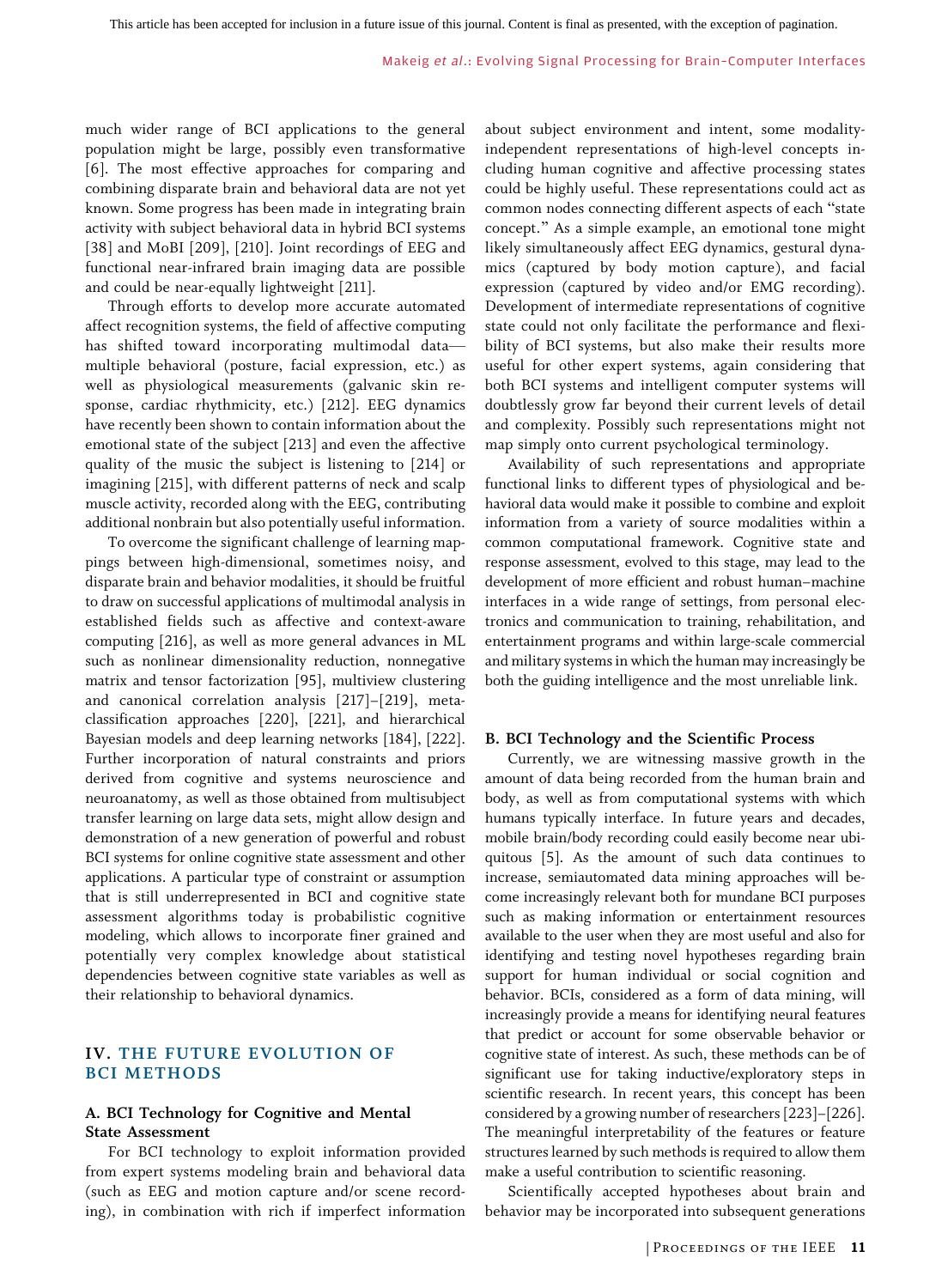of BCI technology, improving the robustness, accuracy, and applicability of such systems—both for BCI applications with immediate real-world utility as well as for data exploration for scientific purposes. Thus, machine intelligence may increasingly be used "in the loop" of the scientific process, not just for testing scientific hypotheses, but also for suggesting them—with, we believe, potential for generally accelerating the pace of scientific progress in many disciplines. Bayesian approaches are particularly well suited to hypothesis refinement (e.g., taking current hypotheses as refinable priors) and thus may represent a particularly appropriate framework for future generations of integrative BCI technology as continually expanding computational power makes more and more complex Bayesian analyses feasible.

#### C. BCI Systems: The Present and the Future

Today, the BCI field is clearly observing an asymptotic trend in the accuracy of EEG-based BCI systems for cognitive state or intent estimation, a performance trend that does not appear to be converging to near-perfect estimation performance but rather to a still significant error rate (5%–20% depending on the targeted cognitive variable). For BCI technology based on wearable or even epidermal EEG sensor systems [227] to become as useful for everyday activity as computer mice and touch screens are today, technological and methodological breakthroughs will be required that are not likely to represent marginal improvements to current information processing approaches. Some such breakthroughs may be enabled by Moore's (still healthy) law that should continue to allow extended scaling up, likely also by orders of magnitude, both the amount of information integrated and the amount of

offline and online computation performed. However, these processing capabilities almost certainly will need to be leveraged by new computational approaches that are not considered under today's resource constraints-thus quite possibly beyond those outlined or imagined here.

Continued advances in electrophysiological sensor technology also have enormous potential to allow BCI performance breakthroughs, possibly via extremely highchannel count (thousands) and high-signal-to-noise ratio (SNR; near physical limits) noninvasive electromagnetic sensing systems that, combined with sufficient computational resources, could conceivably allow modeling of brain activity and its nonstationarity at a range of spatio– temporal scales. Alternatively, to reach this level of information density, safe, relatively high-acceptance medical procedures might possibly be developed and employed to allow closer-to-brain source measurements (see [5]).

Continuing advances in BCI technology may also increase imaginative interest, at least, in future development of bidirectional, high-bandwidth modes of communication that bypass natural human sensory pathways, with potential to affect-positively and/or negatively-many aspects of human individual and social life and society. Meanwhile, the expanding exploration of potential means and uses for BCI systems should continue to generate excitement in the scientific and engineering communities as well as in popular culture.  $\blacksquare$ 

## Acknowledgment

The authors would like to thank Zeynep Akalin Acar for use of her EEG simulation (Fig. 1) and Jason Palmer and Clemens Brunner for useful discussions.

#### REFERENCES

- [1] P. L. Nunez and R. Srinivasan, Electric Fields of the Brain: The Neurophysics of EEG, 2nd ed. Oxford, U.K.: Oxford Univ. Press, 2005.
- [2] P. L. Nunez and R. Srinivasan. (2007). Electoencephalogram. Scholarpedia. DOI: 10.4249/scholarpedia.1348. [Online]. 2(2). Available: http://www.scholarpedia.org/ article/Electroencephalogram
- [3] H. Berger, "On the electroencephalogram of man," Electroencephalogr. Clin. Neurophysiol., vol. Suppl 28, p. 37+, 1969.
- [4] J. J. Vidal, "Toward direct brain-computer communication," Annu. Rev. Biophys.d Bioeng., vol. 2, no. 1, pp. 157–180, 1973.
- [5] L.-D. Liao, C.-T. Lin, K. McDowell, A. E. Wickenden, K. Gramann, T.-P. Jung, L.-W. Ko, and J.-Y. Chang, "Biosensor technologies for augmented brain–computer interfaces in the next decades," Proc. IEEE, vol. 100, Centennial Celebration Special Issue, 2012, DOI: 10.1109/JPROC.2012.2184829.
- [6] B. Lance, S. E. Kerick, A. J. Ries, K. S. Oie, and K. McDowell, "Brain-computer interface technologies in the coming decades," Proc. IEEE, vol. 100, Centennial Celebration Special Issue, 2012, DOI: 10.1109/ JPROC.2012.2184830.
- [7] M. Lebedev and M. Nicolelis. "Brain-machine interfaces: Past,<br>present and future," Trends Neurosci., vol. 29, no. 9, pp. 536–546, Sep. 2006.
- [8] J. Del, R. Millan, and J. Carmena, "Invasive or noninvasive: Understanding brain-machine interface technology<br>[conversations in BME]," *IEEE Eng*. Med. Biol. Mag., vol. 29, no. 1, pp. 16–22, Feb. 2010.
- [9] S. I. Ryu and K. V. Shenoy, "Human cortical prostheses: Lost in translation?" Neurosurgical Focus, vol. 27, no. 1, E5, Jul. 2009.
- [10] B. Pakkenberg and H. J. Gundersen, "Neocortical neuron number in humans: Effect of sex and age," J. Comparat. Neurol., vol. 384, no. 2, pp. 312–320, Jul. 1997.
- [11] J. de Munck, B. Van Duk, and H. Spekreijse, "Mathematical dipoles are adequate to describe realistic generators of human brain activity," IEEE Trans. Biomed. Eng., vol. BME-35, no. 11, pp. 960–966, Nov. 1988.
- [12] M. Scherg, "Fundamentals of dipole source<br>potential analysis," Adv. Audiolog., vol. 6, pp. 40–69, 1990.
- [13] Z. A. Acar and S. Makeig, "Neuroelectromagnetic forward head

modeling toolbox," J. Neurosci. Methods, vol. 190, pp. 258–270, 2010.

- [14] A. M. Dale, B. Fischl, and M. I. Sereno, "Cortical surface-based analysis: Segmentation and surface reconstruction," NeuroImage, vol. 9, no. 2, pp. 179–194, 1999.
- [15] H. Hallez, B. Vanrumste, R. G., J. Muscat, W. De Clercq, A. Vergult, Y. D'Asseler, K. P. Camilleri, S. G. Fabri, S. Van Huffel, and I. Lemahieu, "Review on solving the forward problem in EEG source analysis," J. Neuroeng. Rehabil., vol. 4, 2007, DOI: 10.1186/1743-0003-4-46.
- [16] S. B. van den Broek, F. Reinders, M. Donderwinkel, and M. J. Peters, "Volume conduction effects in EEG and MEG," Electroencephalogr. Clin. Neurophysiol., vol. 106, no. 6, pp. 522–534, 1998.
- [17] T. H. Bullock, M. V. L. Bennett, D. Johnston, R. Josephson, E. Marder, and R. D. Fields, "Neuroscience. The neuron doctrine, redux," Science, vol. 310, no. 5749, pp. 791–793, Nov. 2005.
- [18] W. J. Freeman, Mass Action in the Nervous System. New York: Academic, 1975.
- [19] W. J. Freeman and J. M. Barrie, "Analysis of spatial patterns of phase in neocortical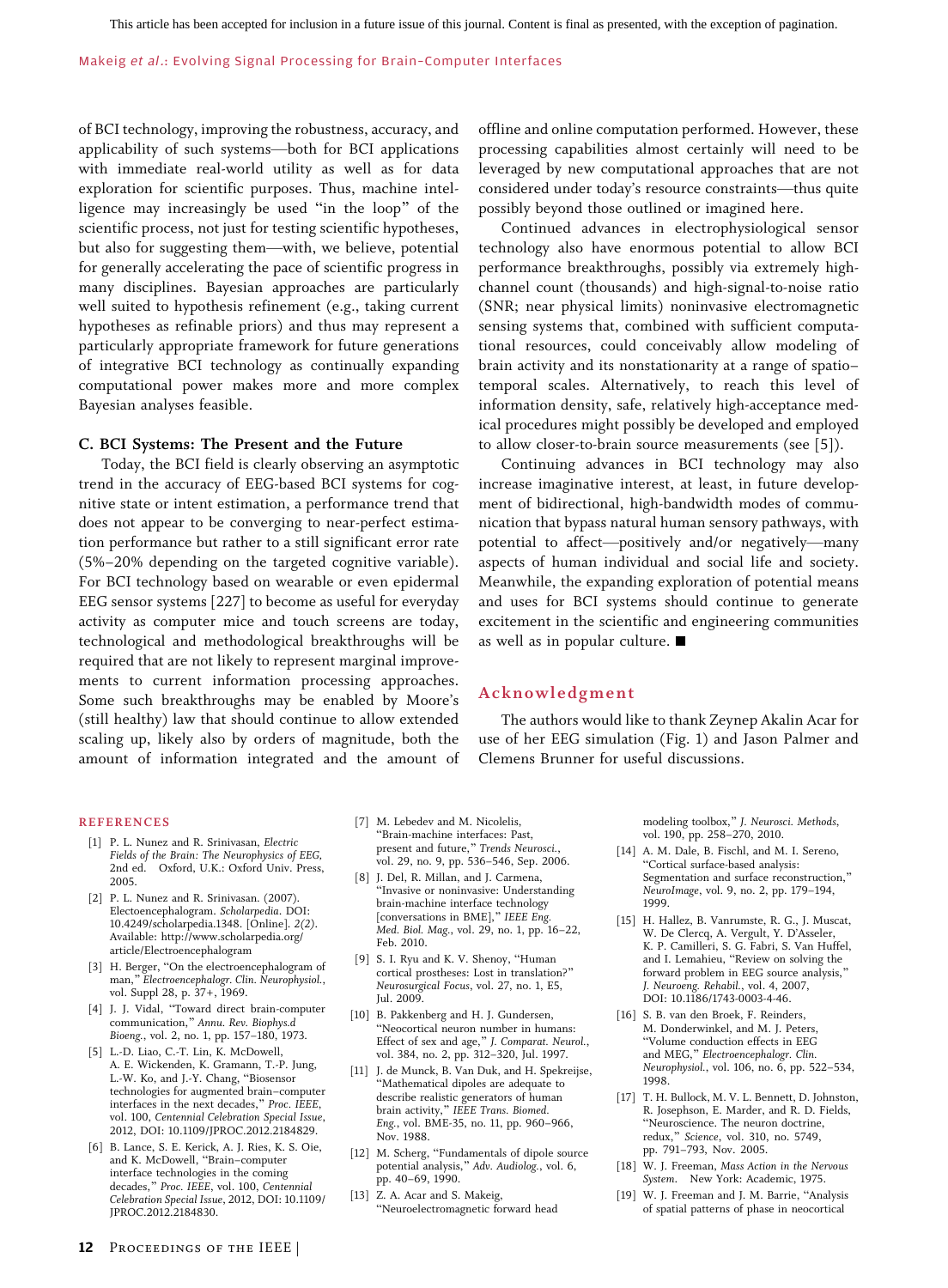gamma EEGs in rabbit," J. Neurophysiol., vol. 84, no. 3, pp. 1266–1278, Sep. 2000.

- [20] J. M. Beggs and D. Plenz, "Neuronal avalanches in neocortical circuits, J. Neurosci., vol. 23, no. 35, pp. 11 167–11 177, Dec. 2003.
- [21] S. Makeig, S. Enghoff, T.-P. Jung, and T. J. Sejnowski, "A natural basis for efficient brain-actuated control," IEEE Trans. Rehabil. Eng., vol. 8, no. 2, pp. 208–211, Jun. 2000, DOI: 10.1109/86.847818.
- [22] M. Stead, M. Bower, B. H. Brinkmann, K. Lee, W. R. Marsh, F. B. Meyer, B. Litt, J. Van Gomper, and G. A. Worrell, "Microseizures and the spatiotemporal scales of human partial epilepsy, Brain, vol. 133, no. 9, pp. 2789–2797, 2010.
- [23] M. Vinck, B. Lima, T. Womelsdorf, R. Oostenveld, W. Singer, S. Neuenschwander, and P. Fries, "Gamma-phase shifting in awake monkey visual cortex," J. Neurosci., vol. 30, no. 4, pp. 1250–1257, Jan. 2010.
- [24] H. Markram, "The blue brain project," Nature Rev. Neurosci., vol. 7, no. 2, pp. 153–160, Feb. 2006.
- [25] N. Kopell, M. A. Kramer, P. Malerba, and M. A. Whittington, "Are different rhythms good for different functions?[ Front. Human Neurosci., vol. 4, no. 187, 2010, DOI: 10.3389/fnhum.2010.00187.
- [26] P. A. Robinson, "Visual gamma oscillations: Waves, correlations, and other phenomena, including comparison with experimental data," Biol. Cybern., vol. 97, no. 4, pp. 317–335, Oct. 2007.
- [27] F. Freyer, J. A. Roberts, R. Becker, P. A. Robinson, P. Ritter, and M. Breakspear, "Biophysical mechanisms of multistability in resting-state cortical rhythms," J. Neurosci., vol. 31, no. 17, pp. 6353–6361, Apr. 2011.
- [28] R. R. Ramírez, "Source localization," Scholarpedia, vol. 3, no. 11, 2008, DOI: 10.4249/scholarpedia.1733.
- [29] S. J. Luck, An Introduction to the Event-Related Potential Techniques. Cambridge, MA: MIT Press, 2005.
- [30] S. Makeig, S. Debener, J. Onton, and A. Delorme, "Mining event-related brain<br>dynamics," *Trends Cogn. Sci.*, vol. 8, no. 5, pp. 204–210, 2004.
- [31] A. J. Bell and T. J. Sejnowski, "An information maximization approach to blind separation and blind deconvolution," Neural Comput., vol. 7, pp. 1129–1159, 1995.
- [32] S. Makeig, A. J. Bell, T. P. Jung, and T. J. Sejnowski, "Independent component analysis of electroencephalographic data," in Advances in Neural Information Processing Systems, vol. 8. Cambridge, MA: MIT Press, 1996, pp. 145–151.
- [33] Z. A. Acar, G. Worrell, and S. Makeig, "Patch-basis electrocortical source imaging in epilepsy," in Proc. Annu. Int. Conf. IEEE Eng. Med. Biol. Soc., 2009, pp. 2930–2933.
- [34] A. C. Tang, B. A. Pearlmutter, N. A. Malaszenko, D. B. Phung, and B. C. Reeb, "Independent components of magnetoencephalography: Localization,[ Neural Comput., vol. 14, no. 8, pp. 1827–1858, Aug. 2002.
- [35] A. Delorme, J. Palmer, J. Onton, R. Ostenveld, and S. Makeig, "Independent electroencephalographic source processes<br>are dipolar," PLoS One, to be published.
- [36] C. A. Kothe and S. Makeig, "Estimation of task workload from EEG data: New and current tools and perspectives," in Proc.

Annu. Int. Conf. IEEE Eng. Med. Biol. Soc., 2011, vol. 2011, pp. 6547–6551.

- [37] J. R. Wolpaw, N. Birbaumer, D. J. McFarland, G. Pfurtscheller, and T. M. Vaughan, "Brain-computer interfaces<br>for communication and control," *Clin*. Neurophysiol., vol. 113, no. 6, pp. 767–791, 2002.
- [38] G. Pfurtscheller, B. Z. Allison, C. Brunner, G. Bauernfeind, T. Solis-Escalante, R. Scherer, T. O. Zander, G. Mueller-Putz, C. Neuper, and N. Birbaumer, "The hybrid BCI," Front. Neuroprosthetics, vol. 4, no. 30, 2010, DOI: 10.3389/fnpro.2010.00003.
- [39] L. George and A. Lécuyer, "An overview of research on 'passive' brain-computer interfaces for implicit human-computer interaction," In ICABB, 2010.
- [40] T.O. Zander and C. Kothe, "Towards passive brain-computer interfaces: Applying brain-computer interface technology to human-machine systems in general J. Neural Eng., vol. 8, no. 2, 025005, Apr. 2011.
- [41] J. D. R. Millán, R. Rupp, G. R. Müller-Putz, R. Murray-Smith, C. Giugliemma, M. Tangermann, C. Vidaurre, F. Cincotti, A. Kübler, R. Leeb, C. Neuper, K.-R. Müller, and D. Mattia, "Combining brain-computer interfaces and assistive technologies: State-of-the-art and challenges," Front. Neurosci., vol. 4, 2010, DOI: 10.3389/fnins. 2010.00161.
- [42] J. R. Wolpaw, D. J. Mcfarland, and T. M. Vaughan, "Brain-computer interface research at the Wadsworth Center,' IEEE Trans. Rehabil. Eng., vol. 8, no. 2, pp. 222–226, Jun. 2000.
- [43] N. Birbaumer, N. Ghanayim, T. Hinterberger, I. Iversen, B. Kotchoubey, A. Kübler, J. Perelmouter, E. Taub, and H. Flor, "A spelling device for the<br>paralysed," Nature, vol. 398, pp. 297–298, 1999.
- [44] G. Buzsaki, Rhythms of the Brain, 1st ed. New York: Oxford Univ. Press, 2006.
- [45] L. Farwell and E. Donchin, "Talking off the top of your head: Toward a mental prosthesis utilizing event-related brain potentials. Electroencephalogr," Clin. Neurophysiol., vol. 70, no. 6, pp. 510–523, 1988.
- [46] A. Delorme and S. Makeig, "EEG changes accompanying learned regulation of 12-Hz<br>EEG activity," IEEE Trans. Neural Syst. Rehabil. Eng., vol. 11, no. 2, pp. 133–137, Jun. 2003.
- [47] A. Kübler, A. Furdea, S. Halder, E. M. Hammer, F. Nijboer, and B. Kotchoubey, "A brain-computer interface controlled auditory event-related potential (p300) spelling system for locked-in patients," Ann. NY Acad. Sci., vol. 1157, pp. 90–100, 2009.
- [48] T. W. Berger, J. K. Chapin, G. A. Gerhardt, and D. J. McFarland, Brain-Computer Interfaces: An International Assessment of Research and Development Trends. New York: Springer-Verlag, 2009.
- [49] L. Qin, L. Ding, and B. He, "Motor imagery classification by means of source analysis for brain–computer interface applications," J. Neural Eng., vol. 1, no. 3, pp. 135–141, 2004.
- [50] M. Grosse-Wentrup, C. Liefhold, K. Gramann, and M. Buss, "Beamforming in noninvasive brain-computer interfaces, IEEE Trans. Biomed. Eng., vol. 56, no. 4, pp. 1209–1219, Apr. 2009.
- [51] A. Bashashati, M. Fatourechi, R. K. Ward, and G. E. Birch, "A survey of signal

processing algorithms in brain-computer interfaces based on electrical brain signals," J. Neural Eng., vol. 4, no. 2, pp. R32–R57, Jun. 2007.

- [52] D. F. Wulsin, J. R. Gupta, R. Mani,<br>J. A. Blanco, and B. Litt, "Modeling electroencephalography waveforms with semi-supervised deep belief nets: Fast classification and anomaly measurement," J. Neural Eng., vol. 8, no. 3, 036015, Jun. 2011.
- [53] C. L. Baldwin and B. N. Penaranda, "Adaptive training using an artificial neural network and EEG metrics for within- and cross-task workload classification,[ NeuroImage, vol. 59, no. 1, pp. 48–56, Jan. 2012.
- [54] R. A. Fisher, "The use of multiple measurements in taxonomic problems," Ann. Eugenics, vol. 7, pp. 179–188, 1936.
- [55] J. H. Friedman, "Regularized discriminant analysis," J. Amer. Stat. Assoc., vol. 84, no. 405, pp. 165–175, 1989.
- [56] O. Ledoit and M. Wolf, "A well-conditioned estimator for large-dimensional covariance matrices," J. Multivariate Anal., vol. 88, no. 2, pp. 365–411, 2004.
- [57] F. Lotte, M. Congedo, A. Lécuyer, F. Lamarche, and B. Arnaldi, "A review of classification algorithms for EEG-based brain-computer interfaces," J. Neural Eng., vol. 4, no. 2, pp. R1–R13, Jun. 2007.
- [58] B. Blankertz, S. Lemm, M. Treder, S. Haufe, and K.-R. Müller, "Single-trial analysis and classification of ERP componentstutorial," NeuroImage, vol. 56, no. 2, pp. 814–825, May 2011.
- [59] Y. Bengio, "Learning deep architectures for AI," Found. Trends Mach. Learn., vol. 2, pp. 1–127, 2009.
- [60] T. Hastie, R. Tibshirani, and J. Friedman, The Elements of Statistical Learning: Data Mining, Inference, and Prediction, Second Edition, 2nd ed. New York: Springer-Verlag, 2009.
- [61] V. Vapnik, The Nature of Statistical Learning Theory, 2nd ed. New York: Springer-Verlag, 1999.
- [62] D. J. C. MacKay, Information theory, Inference, and Learning Algorithms. Cambridge, U.K.: Cambridge Univ. Press, 2003.
- [63] D. Koller and N. Friedman, Probabilistic Graphical Models: Principles and Techniques, 1st ed. Cambridge, MA: MIT Press, 2009.
- [64] B. Blankertz, G. Dornhege, M. Krauledat, K.-R. Müller, and G. Curio, "The non-invasive Berlin brain-computer interface: Fast acquisition of effective performance in untrained subjects,[ NeuroImage, vol. 37, no. 2, pp. 539–550, Aug. 2007.
- [65] N. Kriegeskorte and P. Bandettini, "Analyzing for information, not activation, to exploit high-resolution fMRI," NeuroImage, vol. 38, no. 4, pp. 649–662, Dec. 2007.
- [66] C. M. BishopPattern Recognition and Machine Learning, 1st ed. New York: Springer-Verlag, 2006.
- [67] M. Alamgir, M. Grosse-Wentrup, and Y. Altun, "Multitask learning for brain-computer interfaces," in Proc. 13th Int. Conf. Artif. Intell. Stat., 2010, pp. 17–24.
- [68] G. Schalk, P. Brunner, L. A. Gerhardt, H. Bischof, and J. R. Wolpaw, "Brain-computer interfaces (BCIs): Detection instead of classification, J. Neurosci. Methods, vol. 167, no. 1, pp. 51–62, Jan. 2008.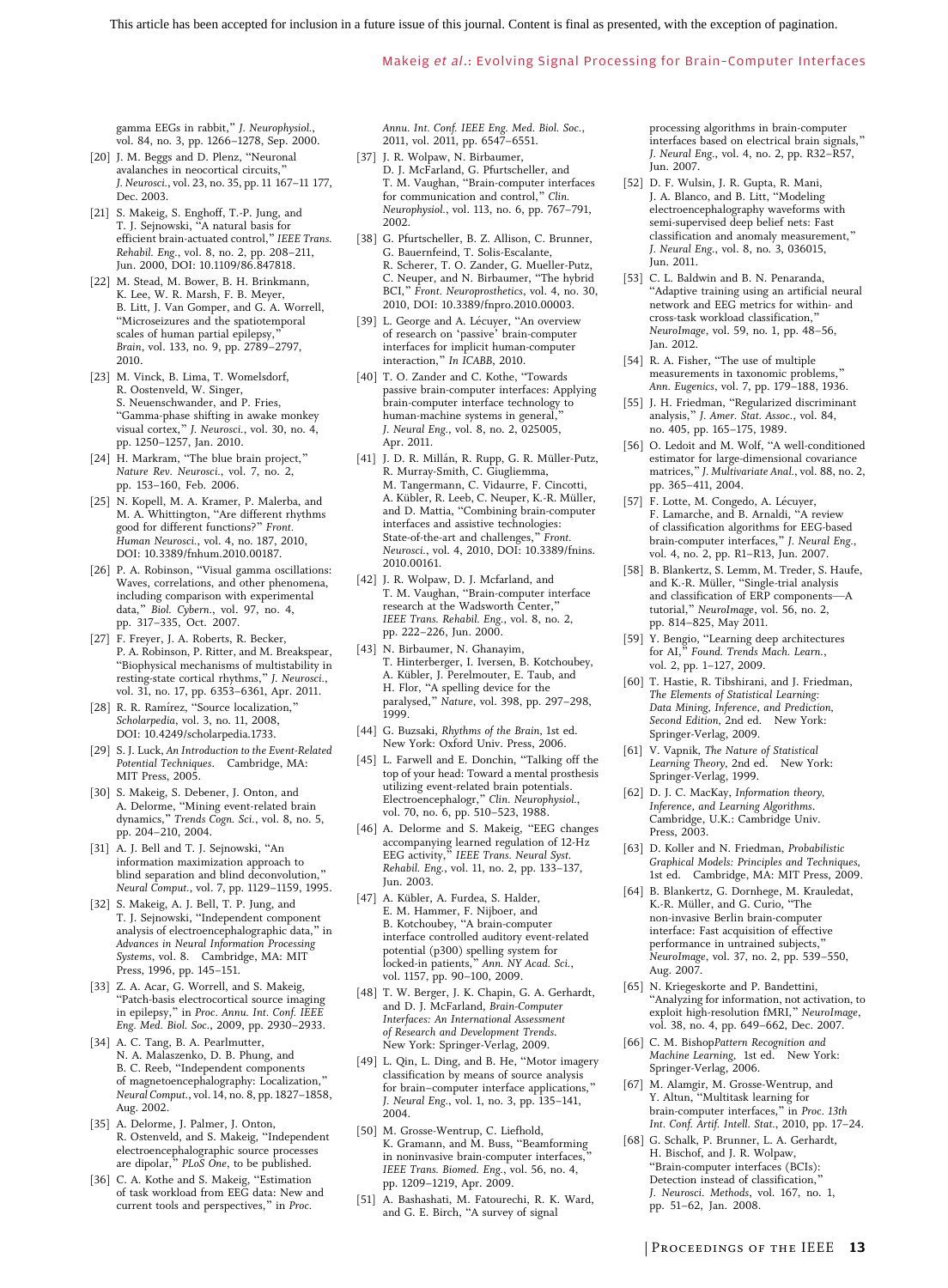#### Makeig et al.: Evolving Signal Processing for Brain–Computer Interfaces

- [69] M. Zhong, F. Lotte, M. Girolami, and<br>A. Lecuyer, "Classifying EEG for brain computer interfaces using Gaussian processes," Pattern Recognit. Lett., vol. 29, no. 3, pp. 354–359, 2008.
- [70] H. Ramoser, J. Müller-Gerking, and G. Pfurtscheller, "Optimal spatial filtering of single trial EEG during imagined hand movement," IEEE Trans. Rehabil. Eng., vol. 8, no. 4, pp. 441–446, Dec. 1998.
- [71] R. Tomioka and K.-R. Müller, "NeuroImage a regularized discriminative framework for EEG analysis with application to brain-computer interface," NeuroImage, vol. 49, no. 1, pp. 415–432, 2010.
- [72] M. Fatourechi, A. Bashashati, R. Ward, and G. Birch, "EMG and EOG artifacts in brain computer interface systems: A survey," Clin. Neurophysiol., vol. 118, no. 3, pp. 480–494, 2007.
- [73] I. I. Goncharova, D. J. McFarland, T. M. Vaughan, and J. R. Wolpaw, "EMG contamination of EEG: Spectral and topographical characteristics," Clin. Neurophysiol., vol. 114, no. 9, pp. 1580–1593, 2003.
- [74] F. H. Lopes da Silva, "The impact of EEG/ MEG signal processing and modeling in the diagnostic and management of epilepsy,[ IEEE Rev. Biomed. Eng., vol. 1, pp. 143–156, 2008.
- [75] J. F. Cardoso and P. Comon, "Tensor-based independent component analysis," in Proc. Eur. Signal Process. Conf., 1990, pp. 673–676.
- [76] A. Hyvarinen, J. Karhunen, and E. Oja, Independent Component Analysis. New York: Wiley-Interscience, 2001.
- [77] A. Cichocki and S. Amari, Blind Signal and Image Processing. New York: Wiley, 2002.
- [78] T.-P. Jung, S. Makeig, C. Humphries, T.-W. Lee, M. J. Mckeown, V. Iragui, and T. J. Sejnowski, "Removing electroencephalographic artifacts by blind source separation," Psychophysiology, vol. 37, pp. 163–178, 2000.
- [79] J. Karhunen, A. Hyvarinen, R. Vigario, J. Hurri, and E. Oja, "Applications of neural blind separation to signal and image processing," in Proc. IEEE Int. Conf. Acoust. Speech Signal Process., 1997, vol. 1, pp. 131–134.
- [80] S. Makeig, M. Westerfield, T.-P. Jung, S. Enghoff, J. Townsend, E. Courchesne, and T. J. Sejnowski, "Dynamic brain sources of visual evoked responses," Science, vol. 295, pp. 690–694, 2002.
- [81] A. Hyvärinen, P. Ramkumar, L. Parkkonen, and R. Hari, "Independent component analysis of short-time Fourier transforms for spontaneous EEG/MEG analysis., NeuroImage, vol. 49, no. 1, pp. 257–271, Jan. 2010.
- [82] N. Bigdely-Shamlo, A. Vankov, R. R. Ramirez, and S. Makeig, "Brain activity-based image classification from rapid serial visual presentation," IEEE Trans. Neural Syst. Rehabil. Eng., vol. 16, no. 5, pp. 432–441, Oct. 2008.
- [83] A. Kachenoura, L. Albera, L. Senhadji, and P. Comon, "ICA: A potential tool for BCI systems," IEEE Signal Process. Mag., vol. 25, no. 1, pp. 57–68, 2008.
- [84] N. Xu, X. Gao, B. Hong, X. Miao, S. Gao, and F. Yang, "BCI competition 2003-data set IIb: Enhancing P300 wave detection using ICA-based subspace projections for BCI applications," IEEE Trans. Biomed. Eng.,<br>vol. 51, no. 6, pp. 1067–1072, Jun. 2004.
- [85] H. Nam, T.-G. Yim, S. K. Han, J.-B. Oh, and S. K. Lee, "Independent component analysis of ictal EEG in medial temporal lobe epilepsy," Epilepsia, vol. 43, no. 2, pp. 160–164, Feb. 2002.
- [86] T. Mullen, Z. A. Acar, G. Worrell, and S. Makeig, "Modeling cortical source dynamics and interactions during seizure," in Proc. Annu. Int. Conf. IEEE Eng. Med. Biol. Soc., 2011, pp. 1411–1414.
- [87] T.-W. Lee, M. S. Lewicki, and T. J. Sejnowski, "ICA mixture models for unsupervised classification of non-Gaussian classes and automatic context switching in blind signal separation," IEEE Trans. Pattern Anal. Mach. Intell., vol. 22, no. 10, pp. 1078–1089, Oct. 2000.
- [88] J. A. Palmer, S. Makeig, K. Kreutz-Delgado, and B. D. Rao, "Newton method for the<br>ICA mixture model," in *Proc. 33rd IEEE Int.* Conf. Acoust. Signal Process., Las Vegas, NV, 2008, pp. 1805–1808.
- [89] M. Dyrholm, S. Makeig, and L. K. Hansen, "Convolutive 'ICA for spatiotemporal<br>analysis of EEG'," Neural Comput., vol. 19, pp. 934–955, 2007.
- [90] J. Hirayama, S. Maeda, and S. Ishii, "Markov and semi-Markov switching of source appearances for nonstationary independent component analysis," IEEE Trans. Neural Netw., vol. 18, no. 5, pp. 1326–1342, Sep. 2007.
- [91] S. Lee, H. Shen, Y. Truong, M. Lewis, and X. Huang, "Independent component analysis involving autocorrelated sources with an application to functional magnetic resonance imaging," J. Amer. Stat. Assoc., vol. 106, no. 495, pp. 1009–1024, 2011.
- [92] K. Zhang and L. W. Chan, "An adaptive method for subband decomposition ICA, Neural Comput., vol. 18, no. 1, pp. 191–223, 2006.
- [93] F. J. Theis, "Towards a general independent subspace analysis," in Advances in Neural Information Processing Systems, vol. 19. Cambridge, MA: MIT Press, 2007, pp. 1361–1368.
- [94] Z. Szabo and B. Poczos Lorincz, "Separation theorem for independent subspace analysis<br>and its consequences," Pattern Recognit., Sep. 22, 2011, DOI: 10.1016/j.patcog.2011. 09.007.
- [95] A. Cichocki, R. Zdunek, A. H. Phan, and S.-I. Amari, Nonnegative Matrix and Tensor Factorizations. Chichester, U.K.: Wiley, 2009.
- [96] M. Congedo, R. E. John, D. De Ridder, and L. Prichep, "Group independent component analysis of resting state EEG in large normative samples," Int. J. Psychophysiol., vol. 78, no. 2, pp. 89–99, Nov. 2010.
- [97] E. Vincent, S. Araki, F. Theis, G. Nolte, P. Bofill, H. Sawada, A. Ozerov, V. Gowreesunker, D. Lutter, and N. Q. K. Duong, "The signal separation<br>evaluation campaign (2007–2010): Achievements and remaining challenges,[ Signal Process., Oct. 19, 2011, DOI: 10.1016/ j.sigpro.2011.10.007.
- [98] J. Himberg, A. Hyvarinen, and F. Esposito, "Validating the independent components of neuroimaging time series via clustering<br>and visualization," NeuroImage, vol. 22, pp. 1214–1222, 2004.
- [99] S. Harmeling, F. Meinecke, and<br>K.-R. Müller, "Injecting noise for analysing the stability of ICA components," Signal Process., vol. 84, pp. 255–266, 2004.
- [100] A. Hyvarinen, "Testing the ICA mixing matrix based on inter-subject or

inter-session consistency," NeuroImage, vol. 58, pp. 122-136, 2011.

- [101] M. Congedo, R. Phlypo, and D. T. Pham, "Approximate joint singular value decomposition of an asymmetric rectangular matrix set," IEEE Trans. Signal Process., vol. 59, no. 1, pp. 415–424, Jan. 2011.
- [102] A. H. Sayed, Fundamentals of Adaptive Filtering. Hoboken, NJ: Wiley, 2003.
- [103] P. He, G. Wilson, and C. Russell, "Removal of ocular artifacts from electro-encephalogram by adaptive filtering," Med. Biol. Eng. Comput., vol. 42, no. 3, pp. 407–412, May. 2004.
- [104] Z. Li, J. E. O'Doherty, T. L. Hanson, M. A. Lebedev, C. S. Henriquez, and<br>M. A. L. Nicolelis, ''Unscented Kalman filter for brain-machine interfaces,"  $PloS$ One, vol. 4, no. 7, 2009, DOI: 10.1371/ journal.pone.0006243e6243.
- [105] B. Hamner, C. L. Ricardo, and J. d. R. Millán, "Learning dictionaries of spatial and temporal EEG primitives for brain-computer interfaces," in Proc. Workshop Structured Sparsity: Learning and Inference, 2011.
- [106] D. Balderas, T. Zander, F. Bachl, C. Neuper, and R. Scherer, "Restricted Boltzmann machines as useful tool for detecting oscillatory EEG components," in Proc. 5th Int. Brain-Computer Interface Conf., Graz, Austria, pp. 68–71, 2011.
- [107] P. von Bünau, F. C. Meinecke, S. Scholler, and K.-R. Müller, ''Finding stationary<br>brain sources in EEG data," in Proc. Annu. Int. Conf. IEEE Eng. Med. Biol. Soc., 2010, vol. 2010, pp. 2810–2813.
- [108] G. Dornhege, B. Blankertz, M. Krauledat, F. Losch, G. Curio, and K.-R. Müller, "Optimizing spatio-temporal filters for improving brain-computer interfacing," in Adv. Neural Inf. Proc. Syst., 2005, vol. 18, pp. 315–322.
- [109] R. Tomioka, G. Dornhege, G. Nolte, K. Aihara, and K.-R. Müller, "Optimizing spectral filters for single trial EEG classification," Pattern Recognit., vol. 4174, pp. 414–423, 2006.
- [110] K. K. Ang, Z. Y. Chin, H. Zhang, and C. Guan, BFilter bank common spatial pattern (FBCSP) algorithm using online adaptive and semi-supervised learning," in Proc. Int. Joint Conf. Neural Netw., 2011, pp. 392–396.
- [111] F. Lotte and C. Guan, "Regularizing common spatial patterns to improve BCI designs: Unified theory and new algorithms,[ IEEE Trans. Biomed. Eng., vol. 58, no. 2, pp. 355–362, Feb. 2011.
- [112] P. Shenoy, M. Krauledat, B. Blankertz, R. P. N. Rao, and K.-R. Müller, "Towards adaptive classification for BCI," J. Neural Eng., vol. 3, pp. R13-R23, 2006.
- [113] C. Vidaurre, M. Kawanabe, P. von Bünau, B. Blankertz, and K.-R. Müller, "Toward unsupervised adaptation of LDA for brain-computer interfaces," IEEE Trans. Biomed. Eng., vol. 58, no. 3, pp. 587–597, Mar. 2011.
- [114] D. L. Donoho, "Compressed sensing," IEEE Trans. Inf. Theory, vol. 52, no. 4, pp. 1289–1306, Apr. 2006.
- [115] P. Zhao and B. Yu, "On model selection consistency of LASSO," J. Mach. Learn. Res., vol. 7, pp. 2541–2563, 2006.
- [116] M. J. Wainwright, "Sharp thresholds for high-dimensional and noisy sparsity recovery using ill-constrained quadratic programming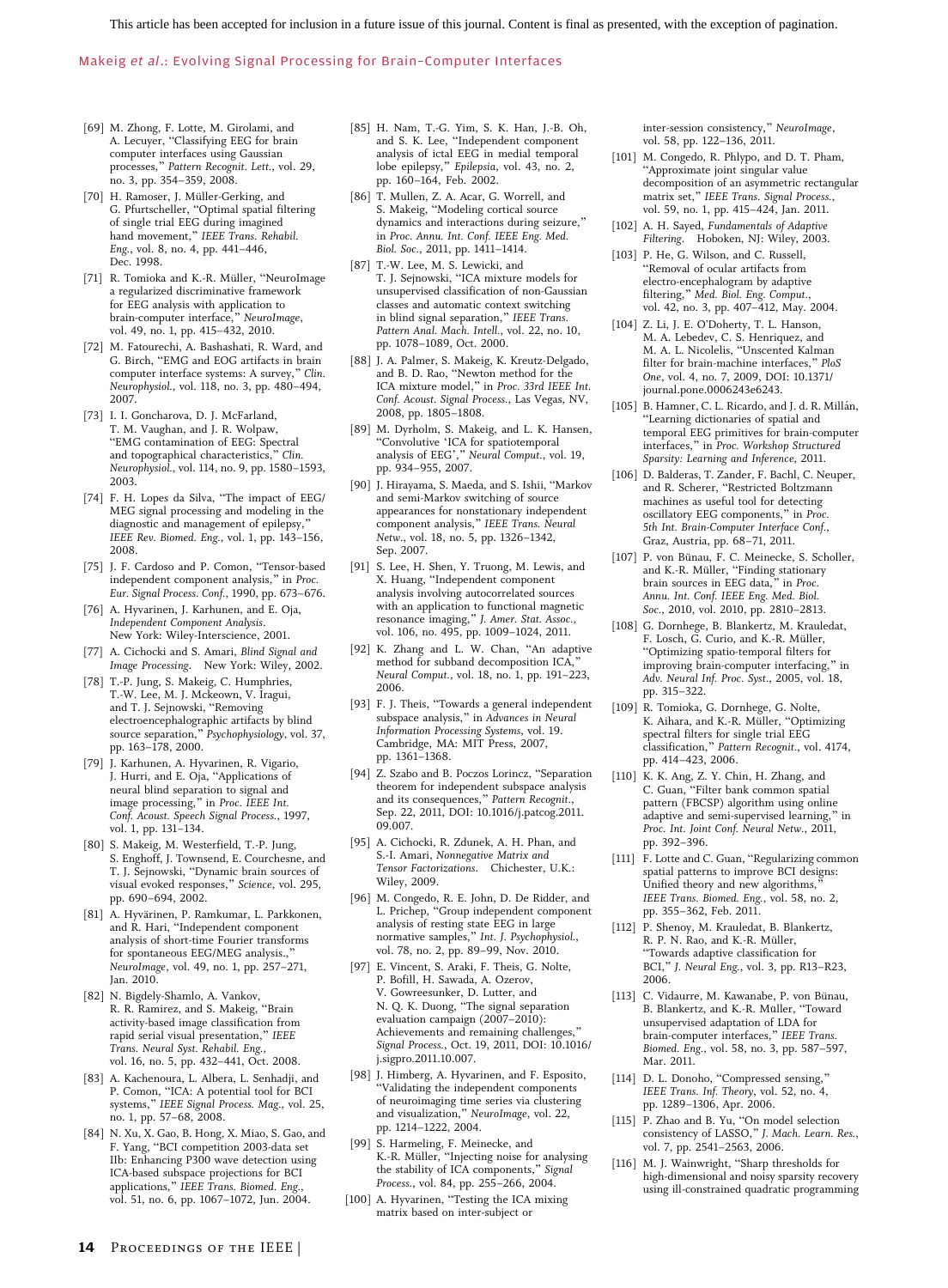(Lasso)," IEEE Trans. Inf. Theory, vol. 55, no. 5, pp. 2183–2202, May 2009.

- [117] R. G. Baraniuk, V. Cevher, M. F. Duarte, and C. Hegde, "Model-based compressive sensing," IEEE Trans. Inf. Theory, vol. 56, no. 4, pp. 1982–2001, Apr. 2010.
- [118] A. W. Toga and J. C. Mazziotta, Brain Mapping: The Trilogy, Three-Volume Set: Brain Mapping: The Systems, 1st ed. New York: Academic, pp. 523–532, 2000.
- [119] R. S. J. Frackowiak, J. T. Ashburner, W. D. Penny, and S. Zeki, Human Brain Function, 2nd ed. Amsterdam, The Netherlands: Elsevier, pp. 245–329, 2004.
- [120] C. M. Michel, M. M. Murray, G. Lantz, S. Gonzalez, L. Spinelli, and R. de Peralta, BEEG source imaging,[ Clin. Neurophysiol., vol. 115, no. 10, pp. 2195–2222, Oct. 2004.
- [121] D. Wipf, R. R. Ramirez, J. Palmer, S. Makeig, and B. Rao, "Analysis of empirical Bayesian methods for neuroelectromagnetic source localization," in Advances in Neural Information Processing Systems, vol. 19. Cambridge, MA: MIT Press, 2007.
- [122] R. Grech, T. Cassar, J. Muscat, K. P. Camilleri, S. G. Fabri, M. Zervakis, P. Xanthopoulos, V. Sakkalis, and B. Vanrumste, "Review on solving the inverse problem in EEG source analysis,[ J. NeuroEng. Rehabilitation, vol. 5, no. 25, 2008, DOI: 10.1186/1743-0003-5-25.
- [123] B. He, L. Yang, C. Wilke, and H. Yuan, "Electrophysiological imaging of brain activity and connectivity-challenges and opportunities," IEEE Trans. Biomed. Eng., vol. 58, no. 7, pp. 1918–1931, Jul. 2011.
- [124] F. Lotte, A. Lecuyer, and B. Arnaldi, "FuRIA: An inverse solution based feature extraction algorithm using fuzzy set theory for brain-computer interfaces," IEEE Trans. Signal Process., vol. 57, no. 8, pp. 3253–3263, Aug. 2009.
- [125] D. P. Wipf and S. Nagarajan, "A unified Bayesian framework for MEG/EEG source imaging,[ NeuroImage, vol. 44, no. 3, pp. 947–966, Feb. 2009.
- [126] Z. Zhang and B. D. Rao, "Sparse signal recovery with temporally correlated source vectors using sparse Bayesian learning,' IEEE J. Sel. Topics Signal Process., vol. 5, no. 5, pp. 912–926, Sep. 2011.
- [127] D. P. Wipf, J. P. Owen, H. T. Attias, K. Sekihara, and S. S. Nagarajan, "Robust Bayesian estimation of the location, orientation, and time course of multiple correlated neural sources using MEG. NeuroImage, vol. 49, no. 1, pp. 641–655, 2010.
- [128] Z. Zhang and B. D. Rao, "Iterative reweighted algorithms for sparse signal recovery with temporally correlated source vectors," in Proc. 36th Int. Conf. Acoust. Speech Signal Process., Prague, The Czech Republic, 2011, pp. 3932–3935.
- [129] M. W. Seeger and D. P. Wipf, "Variational Bayesian inference techniques," IEEE Signal Process. Mag., vol. 27, no. 6, pp. 81–91, Nov. 2010.
- [130] P. A. Valdés-Sosa, J. M. Sánchez-Bornot, A. Lage-Castellanos, M. Vega-Hernández, J. Bosch-Bayard, L. Melie-García, and E. Canales-Rodríguez, "Estimating brain functional connectivity with sparse multivariate autoregression," Philosoph. Trans. Roy. Soc. London B, Biol. Sci., vol. 360, no. 1457, pp. 969–981, May 2005.
- [131] O. Sporns and C. J. Honey, "Small worlds<br>inside big brains," Proc. Nat. Acad. Sci.

USA, vol. 103, no. 51, pp. 19219–19220, Dec. 2006.

- [132] O. Sporns, Networks of the Brain. Cambridge, MA: MIT Press, 2010.
- [133] S. Haufe, K. R. Mueller, G. Nolte, and N. Kramer, "Sparse causal discovery in multivariate time series," J. Mach. Learn. Res., pp. 1–16, 2009.
- [134] S. Haufe, R. Tomioka, and G. Nolte, "Modeling sparse connectivity between underlying brain sources for EEG/MEG," Biomed. Eng. C, pp. 1–10, 2010.
- [135] O. Sporns and G. Tononi, "Structural determinants of functional brain dynamics," Networks, 2005.
- [136] I. Daly, S. J. Nasuto, and K. Warwick, "Brain computer interface control via functional<br>connectivity dynamics," Pattern Recognit., vol. 45, no. 6, pp. 2123–2136, Jun. 2012.
- [137] K. Friston, L. Harrison, J. Daunizeau, S. Kiebel, C. Phillips, N. Trujillo-Barreto, R. Henson, G Flandin, and J. Mattout, "Multiple sparse priors for the M/EEG inverse problem," NeuroImage, vol. 39, no. 3, pp. 1104–1120, 2008.
- [138] M. de Brecht and N. Yamagishi, "Combining sparseness and smoothness improves classification accuracy and interpretability,' NeuroImage, 2012.
- [139] J. Mairal, R. Jenatton, G. Obozinski, and F. Bach, "Convex and network flow optimization for structured sparsity, Mach. Learn. Res., vol. 12, pp. 2681–2720, 2011.
- [140] F. Varela, J.-P. Lachaux, E. Rodriguez, and<br>J. Martinerie, "The Brainweb: Phase synchronization and large-scale integration," Nature Rev. Neurosci., vol. 2, no. 4, pp. 229–239, 2001.
- [141] G. Tononi and G. M. Edelman, "Consciousness and complexity," Science, vol. 282, no. 5395, pp. 1846–1851, Dec. 1998.
- [142] K. Friston, "Beyond phrenology: What can neuroimaging tell us about distributed circuitry?" Annu. Rev. Neurosci., vol. 25, pp. 221–250, Jan. 2002.
- [143] J. F. Kalaska and D. J. Crammond, BCerebral cortical mechanisms of reaching movements," Science, vol. 255, no. 5051, pp. 1517–1523, Mar. 1992.
- [144] K. J. Friston, "Functional and effective connectivity in neuroimaging: A synthesis,[ Human Brain Mapping, vol. 2, no. 1–2, pp. 56–78, 1994.
- [145] M. Brazier and J. Casby, "Crosscorrelation and autocorrelation studies of electroencephalographic potentials," Electroencephalogr. Clin. Neurophysiol., vol. 4, no. 2, pp. 201–211, 1952.
- [146] W. R. Adey, D. O. Walter, and C. E. Hendrix, "Computer techniques in correlation and spectral analyses of cerebral slow waves during discriminative behavior," Exp. Neurol., vol. 3, pp. 501–524, Jun. 1961.
- [147] C. Chatfield, The Analysis of Time Series: An Introduction, 4th ed. London, U.K.: Chapman & Hall, 1989.
- [148] C. W. J. Granger and P. Newbold, "Spurious regressions in econometrics," J. Econometrics, vol. 2, no. 2, pp. 111–120, 1974.
- [149] G. E. P. Box and J. F. Macgregor, "The analysis of closed-loop dynamic-stochastic systems," Technometrics, vol. 16, no. 3, pp. 391–398, 1974.
- [150] V. K. Jirsa and A. R. Mcintosh, Eds., Handbook of Brain Connectivity. New York: Springer-Verlag, 2007.
- [151] E. Pereda, R. Q. Quiroga, and<br>J. Bhattacharya, "Nonlinear multivariate analysis of neurophysiological signals, Progr. Neurobiol., vol. 77, no. 1–2, pp. 1–37, 2005.
- [152] V. Sakkalis, "Review of advanced techniques for the estimation of brain connectivity measured with EEG/MEG," Comput. Biol. Med., vol. 41, no. 12, pp. 1110–1117, Jul. 2011.
- [153] B. Schelter, M. Winterhalder, and J. Timmer, Eds., Handbook of Time Series Analysis: Recent Theoretical Developments and Applications, 1st ed. New York: Wiley, 2006.
- [154] A. Marreiros, K. J. Friston, and K. E. Stephan, "Dynamic causal modeling," Scholarpedia, vol. 5, no. 7, 2010, DOI: 10.4249/scholarpedia.9568.
- [155] K. J. Friston, "Models of brain function in neuroimaging,[ Annu. Rev. Psychol., vol. 56, pp. 57–87, Jan. 2005.
- [156] K. E. Stephan, L. M. Harrison, S. J. Kiebel, O. David, W. D. Penny, and K. J. Friston, "Dynamic causal models of neural system dynamics: Current state and future extensions," J. Biosci., vol. 32, no. 1, pp. 129–44, Jan. 2007.
- [157] C. W. J. Granger, "Investigating causal relations by econometric models and<br>cross-spectral methods," Econometrica, vol. 37, no. 3, pp. 424–438, 1969.
- [158] M. Ding, Y. Chen, and S. L. Bressler, "Granger causality: Basic theory and application to neuroscience," in Handbook of Time Series Analysis, B. Schelter, M. Winterhalder, and J. Timmer, Eds. Wienheim, Germany: Wiley, 2006.
- [159] E. Gysels and P. Celka, "Phase synchronization for the recognition of mental tasks in a brain-computer interface,' IEEE Trans. Neural Syst. Rehabil. Eng., vol. 12, no. 4, pp. 406–415, Dec. 2004.
- [160] Q. Wei, Y. Wang, X. Gao, and S. Gao, "Amplitude and phase coupling measures for feature extraction in an EEG-based brain-computer interface," J. Neural Eng., vol. 4, no. 2, pp. 120–129, Jun. 2007.
- [161] D.-M. Dobrea, M.-C. Dobrea, and M. Costin, "An EEG coherence based method used for mental tasks classification," in Proc. IEEE Int. Conf. Comput. Cybern., Oct. 2007, pp. 185–190.
- [162] C. Brunner, R. Scherer, B. Graimann, G. Supp, and G. Pfurtscheller, "Online control of a brain-computer interface using phase synchronization," IEEE Trans. Biomed. Eng., vol. 53, no. 12, pt. 1, pp. 2501–2506, Dec. 2006.
- [163] D. J. Krusienski, D. J. McFarland, and J. R. Wolpaw, "Value of amplitude, phase, and coherence features for a sensorimotor rhythm-based brain-computer interface,[ Brain Res. Bull., vol. 4, no. 87, pp. 130–134, Oct. 2011.
- [164] J. Pearl, Causality: Models, Reasoning and Inference, 2nd ed. New York: Cambridge Univ. Press, 2009.
- [165] R. Kus, M. Kaminski, and K. Blinowska, "Determination of EEG activity propagation: Pairwise versus multichannel estimates,' IEEE Trans. Biomed. Eng., vol. 51, no. 9, pp. 1501–1510, Sep. 2004.
- [166] M. Eichler, "A graphical approach for evaluating effective connectivity in neural<br>systems," Philosoph. Trans. Roy. Soc. London B, Biol. Sci., vol. 360, no. 1457, pp. 953–967, May 2005.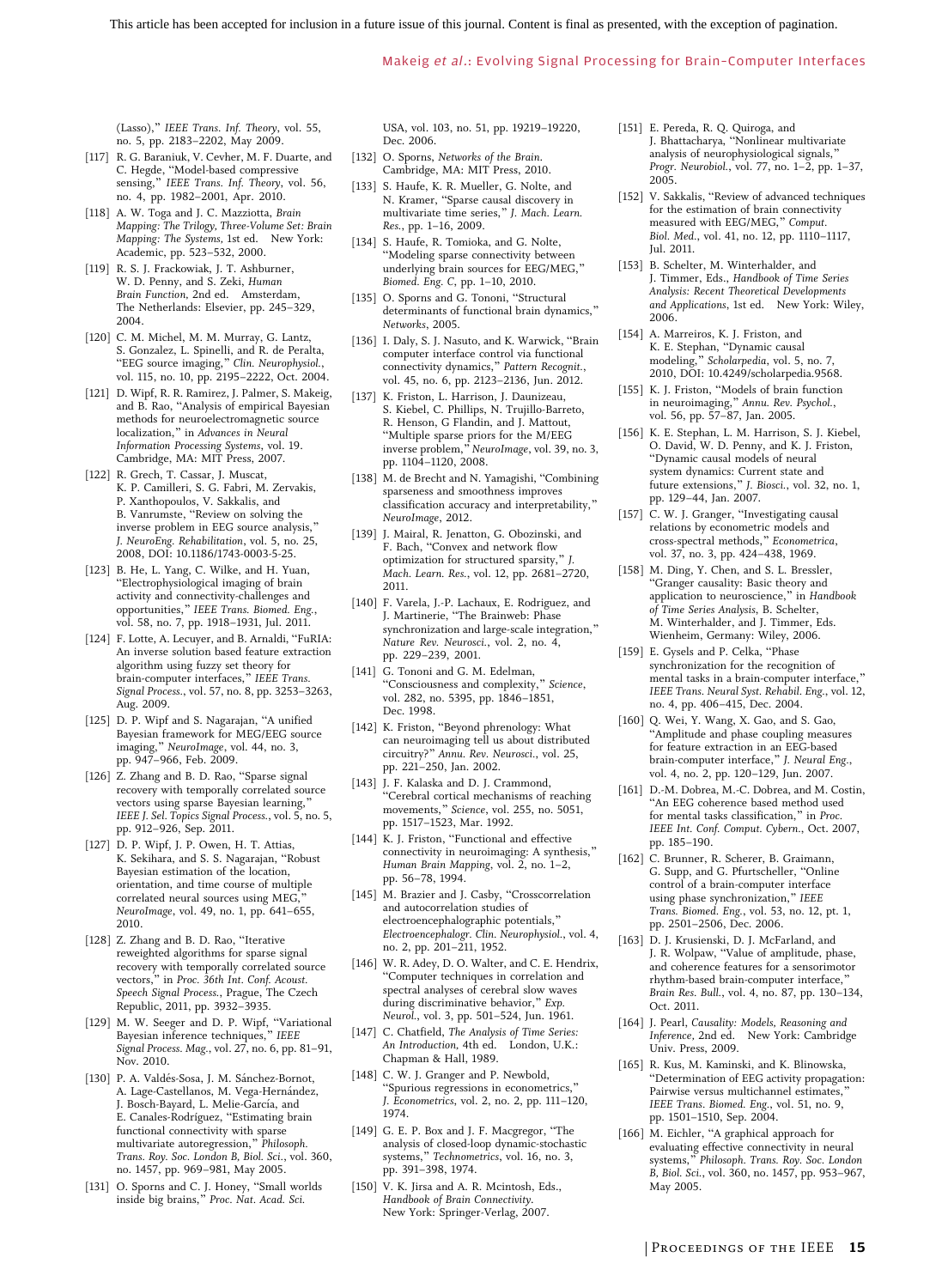- [167] P. L. Nunez, R. Srinivasan, A. F. Westdorp, R. S. Wijesinghe, D. M. Tucker, R. B. Silberstein, and P. J. Cadusch, "EEG coherency. I: Statistics, reference electrode, volume conduction, Laplacians, cortical imaging, and interpretation at multiple<br>scales," Electroencephalogr. Clin. Neurophysiol., vol. 103, no. 5, pp. 499–515, Nov. 1997.
- [168] J. Gross, J. Kujala, M. Hamalainen, L. Timmermann, A. Schnitzler, and R. Salmelin, "Dynamic imaging of coherent sources: Studying neural interactions in<br>the human brain," Proc. Nat. Acad. Sci. USA, vol. 98, no. 2, pp. 694–699, Jan. 2001.
- [169] M. Z. Ding, S. L. Bressler, W. M. Yang, and H. L. Liang, "Short-window spectral analysis of cortical event-related potentials by adaptive multivariate autoregressive modeling: Data preprocessing, model validation, and variability assessment, Biol. Cybern., vol. 83, pp. 35–45, 2000.
- [170] G. Florian and G. Pfurtscheller, "Dynamic  $s$ pectral analysis of event-related EEG data," Electroencephalogr. Clin. Neurophysiol., vol. 95, no. 5, pp. 393–396, Nov. 1995, DOI: 10.1016/0013-4694(95)00198-8.
- [171] M. Dhamala, G. Rangarajan, and M. Ding, "Estimating Granger causality from Fourier and wavelet transforms of time series data, Phys. Rev. Lett., vol. 100, no. 1, 018701, 2008.
- [172] W. Hesse, E. Moller, M. Arnold, and B. Schack, "The use of time-variant EEG Granger causality for inspecting directed interdependencies of neural assemblies, J. Neurosci. Methods, vol. 124, pp. 27–44, 2003.
- [173] L. Sommerlade, K. Henschel, J. Wohlmuth, M. Jachan, F. Amtage, B. Hellwig, C. H. Lücking, J. Timmer, and B. Schelter, "Time-variant estimation of directed influences during Parkinsonian tremor," J. Physiol.---Paris, vol. 103, no. 6, pp. 348-352, 2009.
- [174] T. Ge, K. M. Kendrick, and J. Feng, "A novel extended granger causal model approach demonstrates brain hemispheric differences during face recognition learning," PLoS Comput. Biol., vol. 5, no. 11, e1000570, Nov. 2009.
- [175] S. S. Haykin, Kalman Filtering and Neural Networks. New York: Wiley, 2001.
- [176] I. Arasaratnam and S. Haykin, "Cubature Kalman filters," IEEE Trans. Autom. Control, vol. 54, no. 6, pp. 1254–1269, Jun. 2009.
- [177] M. Havlicek, K. J. Friston, J. Jan, M. Brazdil, and V. D. Calhoun, "Dynamic modeling of neuronal responses in fMRI using cubature Kalman filtering," NeuroImage vol. 56, no. 4, pp. 2109–2128, Jun. 2011.
- [178] S. Guo, J. Wu, M. Ding, and J. Feng, "Uncovering interactions in the frequency domain," PLoS Comput. Biol., vol. 4, no. 5, e1000087, May 2008.
- [179] S. Guo, A. K. Seth, K. M. Kendrick, C. Zhou, and J. Feng, "Partial Granger causality-Eliminating exogenous inputs and latent variables," J. Neurosci. Methods, vol. 172, no. 1, pp. 79–93, Jul. 2008.
- [180] D. Simon, "Kalman filtering with state constraints: A survey of linear and nonlinear algorithms," Control Theory Appl., vol. 4, no. 8, pp. 1303–1318, 2010.
- [181] A. Carmi, P. Gurfil, and D. Kanevsky, "Methods for sparse signal recovery using Kalman filtering with embedded pseudo-measurement norms and quasi-norms," IEEE Trans. Signal Process., vol. 58, no. 4, pp. 2405–2409, Apr. 2010.
- [182] C.-M. Ting, S.-H. Salleh, Z. M. Zainuddin, and A. Bahar, "Spectral estimation of nonstationary EEG using particle filtering with application to event-related desynchronization (ERD)," IEEE Trans. Biomed. Eng., vol. 58, no. 2, pp. 321–31, Feb. 2011.
- [183] B. L. P. Cheung, B. A. Riedner, G. Tononi, and B. D. Van Veen, "Estimation of cortical connectivity from EEG using state-space<br>models," IEEE Trans. Biomed. Eng., vol. 57, no. 9, pp. 2122–2134, Sep. 2010.
- [184] R. N. Henson and D. G. Wakeman, "A parametric empirical Bayesian framework for the EEG/MEG inverse problem: Generative models for multi-subject and<br>multi-modal integration," Front. Human<br>Neurosci., vol. 5, 2011, DOI: 10.3389/fnhum. 2011.00076.
- [185] M. Grant and S. P. Boyd, CVX: Matlab Software for Disciplined Convex Programming, 2011.
- [186] K. P. Murphy, "The Bayes net toolbox for MATLAB," Comput. Sci. Stat., vol. 33, 2001.
- [187] W. R. Gilks, A. Thomas, and D. J. Spiegelhalter, "A language and program for complex bayesian modelling," J. Roy. Stat. Soc. D (The Statistician), vol. 43, no. 1, pp. 169–177, 1994.
- [188] T. Minka, J. Winn, J. Guiver, and<br>D. Knowles, "Infer.NET 2.4," Microsoft Research Cambridge, 2010.
- [189] R. Tomioka and M. Sugiyama, "Dual-augmented Lagrangian method for efficient sparse reconstruction," IEEE Signal Process. Lett., vol. 16, no. 12, pp. 1067–1070, Dec. 2009.
- [190] H. Nickisch, The Generalised Linear Models Inference and Estimation Toolbox, 2011.
- [191] S. Boyd, N. Parikh, E. Chu, and J. Eckstein, "Distributed optimization and statistical learning via the alternating direction method<br>of multipliers," *Inf. Syst. J.*, vol. 3, no. 1, pp. 1–122, 2010.
- [192] M. Krauledat, M. Tangermann, B. Blankertz, and K.-R. Müller, "Towards zero training for brain-computer interfacing," PLOS One, vol. 3, no. 8, 2008, DOI: 10.1371/journal. pone.0002967.
- [193] S. Fazli, C. Grozea, M. Danoczy, B. Blankertz, F. Popescu, and K.-R. Müller, "Subject independent EEG-based BCI decoding," Adv. Neural Inf. Process. Syst., vol. 22, pp. 1–9, 2009.
- [194] J. L. M. Perez and A. B. Cruz, "Linear discriminant analysis on brain computer interface," in Proc. IEEE Int. Symp. Intell. Signal Process., 2007, DOI: 10.1109/WISP. 2007.4447590.
- [195] M. Naeem, C. Brunner, and G. Pfurtscheller, "Dimensionality reduction and channel selection of motor imagery electroencephalographic data," Intell. Neurosci., vol. 2009, no. 5, pp. 1–8, Jan. 2009.
- [196] A. Collignon, F. Maes, D. Delaere, D. Vandermeulen, P. Suetens, and G. Marchal, "Automated multi-modality image registration based on information theory," Inf. Process. Med. Imaging, vol. 14, no. 6, pp. 263–274, 1995.
- [197] S. J. Pan and Q. Yang, "A survey on transfer learning," IEEE Trans. Knowl. Data Eng., vol. 22, no. 10, pp. 1345–1359, Oct. 2010.
- [198] D. L. Silver and K. P. Bennett, "Guest editor's introduction: Special issue on inductive transfer learning," Mach. Learn., vol. 73, no. 3, pp. 215–220, Oct. 21, 2008.
- [199] A. Quattoni, M. Collins, and T. Darrell, "Transfer learning for image classification with sparse prototype representations," in<br>Proc. Conf. Comput. Vis. Pattern Recognit., 2008, DOI: 10.1109/CVPR.2008.4587637.
- [200] D. Devlaminck, B. Wyns, M. Grosse-Wentrup, G. Otte, and P. Santens, "Multisubject learning for common spatial patterns in motor-imagery BCI," Comput. Intell. Neurosci., vol. 2011, 2011, DOI: 10.1155/2011/217987.
- [201] S. Xiaoyuan and T. M. Khoshgoftaar, BA survey of collaborative filtering techniques," Adv. Artif. Intell., vol. 2009, 2009, Article ID 421425, DOI: 10.1155/ 2009/421425.
- [202] G. D. Linden, J. A. Jacobi, and E. A. Benson "Collaborative recommendations using item-to-item similarity mappings,'' U.S. Patent 6 266 649, 2001.
- [203] J. Bennett and S. Lanning, "The Netflix<br>prize," in *Proc. KDD Cup Workshop*, 2007.
- [204] A. S. Das, M. Datar, A. Garg, and S. Rajaram, "Google news personalization: Scalable online collaborative filtering," in Proc. 16th Int. Conf. World Wide Web, pp. 271–280, 2007.
- [205] S. Makeig, M. Westerfield, T.-P. Jung, J. Covington, J. Townsend, T. J. Sejnowski, and E. Courchesne, "Functionally independent components of the late positive event-related potential during visual spatial attention," J. Neurosci., vol. 19, pp. 2665–2680, 1999.
- [206] A. Tavakkoli, R. Kelley, C. King, M. Nicolescu, M. Nicolescu, and G. Bebis, "A visual tracking framework for intent<br>recognition in videos," in Proc. 4th Int. Symp. Adv. Vis. Comput., 2008, pp. 450–459.
- [207] M. S. Bartlett, Face Image Analysis by Unsupervised Learning, 1st ed. Norwell, MA: Kluwer, 2001, p. 192.
- [208] A. Bulling, D. Roggen, and G. Troster,<br>"What's in the eyes for context-awareness?" IEEE Perv. Comput., vol. 10, no. 2, pp. 48–57, Feb. 2011.
- [209] J. T. Gwin, K. Gramann, S. Makeig, and D. P. Ferris, "Removal of movement artifact from high-density EEG recorded during walking and running," J. Neurophysiol.,<br>vol. 103, pp. 3526–3534, 2010.
- [210] K. Gramann, J. T. Gwin, N. Bigdely-Shamlo, D. P. Ferris, and S. Makeig, "Visual evoked responses during standing and walking,[ Front. Human Neurosci., vol. 4, no. 202, 2010, DOI: 10.3389/fnhum.2010.00202.
- [211] M. Izzetoglu, S. C. Bunce, K. Izzetoglu, B. Onaral, and K. Pourrezei, "Functional brain imaging using near-infradred technology: Assessing cognitive activity in real-life situations," IEEE Eng. Med. Biol. Mag.vol. 13, no. 2, pp. 38–46, Jul./Aug. 2007.
- [212] A. Kapoor and R. W. Picard,<br>"Multimodal affect recognition in learning" environments," in Proc. 13th Annu. ACM Int. Conf. Multimedia, 2005, DOI: 10.1145/ 1101149.1101300.
- [213] J. Onton and S. Makeig, "High-frequency broadband modulation of electroencephalographic spectra,[ Front. Human Neurosci., vol. 3, no. 61, 2009, DOI: 10.3389/neuro.09.061.2009.
- [214] Y.-P. Lin, J.-R. Duann, J.-H. Chen, and T.-P. Jung, "EEG-Based emotion recognition<br>in music listening," IEEE Trans. Biomed.<br>Eng., vol. 57, no. 7, pp. 1798–1806, Jul. 2010.
- [215] S. Makeig, G. Leslie, T. Mullen, D. Sarma, N. Bigdely-Shamlo, and C. Kothe,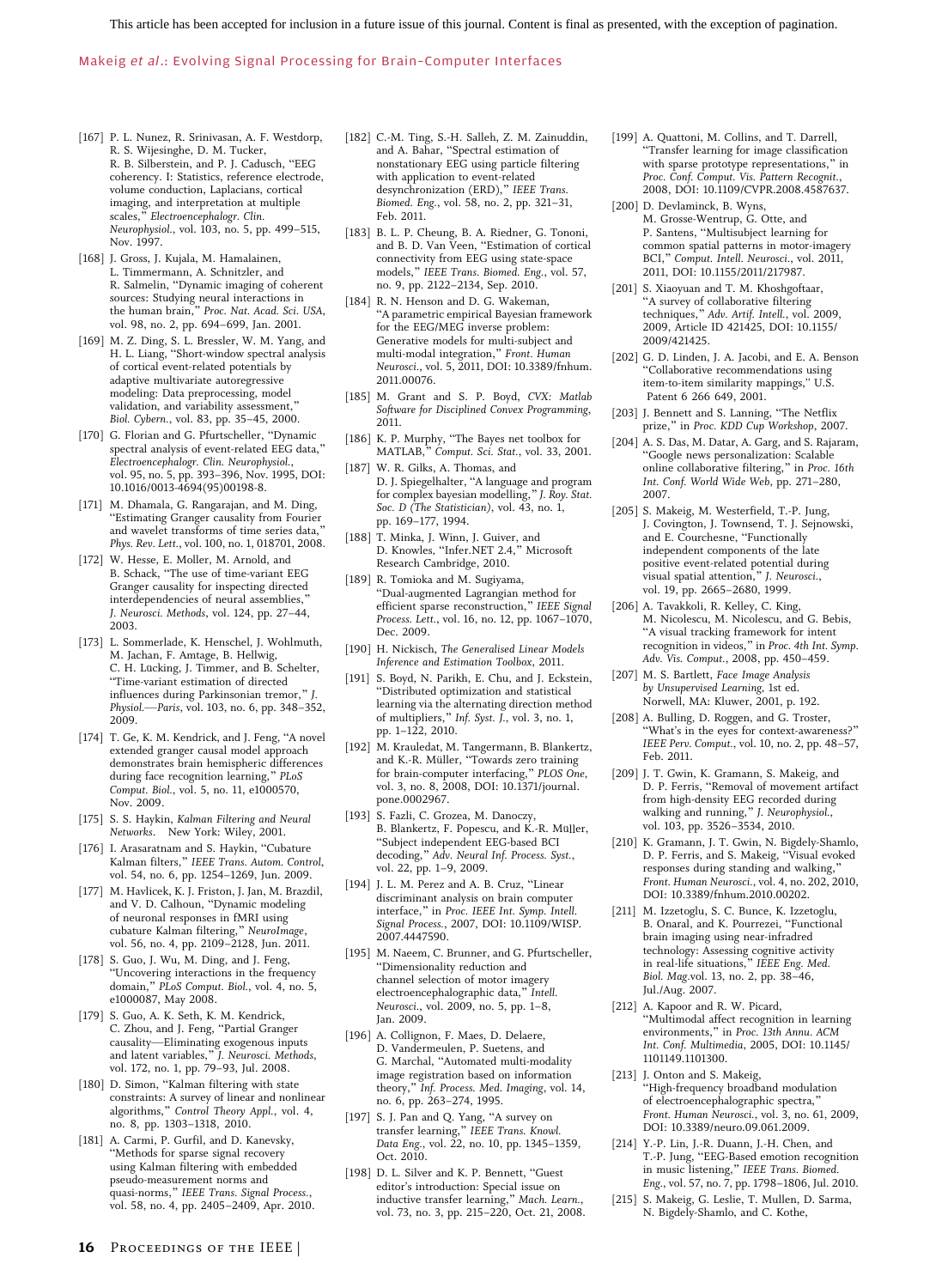Analyzing brain dynamics of affective engagement," in Lecture Notes in Computer Science, vol. 6975. Berlin, Germany: Springer-Verlag.

- [216] A. Popescu-Belis and R. Stiefelhagen, Eds., Proceedings of the 5th International Workshop on Machine Learning for Multimodal Interaction, vol. 5237. Utrecht, The Netherlands: Springer-Verlag, 2008, ser. Lecture Notes in Computer Science.
- [217] V. R. de Sa, "Spectral clustering with two views," in Proc. ICML Workshop Learn. Multiple Views, 2005, pp. 20–27.
- [218] S. Bickel and T. Scheffer, "Multi-view clustering," in Proc. 4th IEEE Int. Conf. Data Mining, 2004, pp. 19–26, DOI: 10.1109/ ICDM.2004.10095.
- [219] K. Chaudhuri, S. M. Kakade, K. Livescu, and K. Sridharan, "Multi-view clustering via canonical correlation analysis," in Proc. 26th Annu. Int. Conf. Mach. Learn., 2009, pp. 129–136.
- [220] G. Dornhege, B. Blankertz, G. Curio, and K.-R. Müller, "Boosting bit rates in noninvasive EEG single-trial classifications by feature combination and multiclass paradigms.," IEEE Trans. Biomed. Eng., vol. 51, no. 6, pp. 993–1002, Jun. 2004.
- [221] P. S. Hammon and V. R. de Sa, BPreprocessing and meta-classification for brain-computer interfaces," IEEE Trans. Biomed. Eng., vol. 54, no. 3, pp. 518–525, Mar. 2007.
- [222] J. Ngiam, A. Khosla, M. Kim, J. Nam, H. Lee, and A. Ng, "Multimodal deep learning," Proc. 28th Int. Conf. Mach. Learn., 2011.
- [223] T. M. Mitchell, S. V. Shinkareva, A. Carlson, K.-M. Chang, V. L. Malave, R. A. Mason, and M. A. Just, "Predicting human brain activity associated with the meanings of nouns,[ Science, vol. 320, no. 5880, pp. 1191–1195, May 2008.
- [224] K. N. Kay, T. Naselaris, R. J. Prenger, and J. L. Gallant, "Identifying natural images

from human brain activity," Nature, vol. 452, no. 7185, pp. 352–355, Mar. 2008.

- [225] X. Pei, D. L. Barbour, E. C. Leuthardt, and G. Schalk, "Decoding vowels and consonants in spoken and imagined words using electrocorticographic signals in humans," J. Neural Eng., vol. 8, 046028, Aug. 2011.
- [226] O. Jensen, A. Bahramisharif, R. Oostenveld, S. Klanke, A. Hadjipapas, Y. O. Okazaki, and M. A. J. van Gerven, "Using brain-computer interfaces and brain-state dependent stimulation as tools in cognitive neuroscience," Front. Psychol., vol. 2, p. 100, 2011.
- [227] D.-H. Kim1, N. Lu, R. Ma, Y.-S. Kim, R.-H. Kim, S. Wang, J. Wu, S. M. Won, H. Tao, A. Islam, K. J. Yu, T.-I. Kim, R. Chowdhury, M. Ying, L. Xu, M. Li, H.-J. Cung, H. Keum, M. McCormick, P. Liu, Y.-W. Zhang, F. G. Omenetto, Y. Huang, T. Coleman, and J. A. Rogers, "Epidermal<br>electronics," Science, vol. 333, no. 6044, pp. 838–843, 2011.

#### ABOUT THE AUTHORS

Scott Makeig was born in Boston, MA, in 1946. He received the B.S. degree, "Self in Experience," from the University of California Berkeley, Berkeley, in 1972 and the Ph.D. degree in music psychobiology from the University of California San Diego (UCSD), La Jolla, in 1985.

After spending a year in Ahmednagar, India, as a American India Foundation Research Fellow, he became a Psychobiologist at UCSD, and then a Research Psychologist at the Naval Health Research

Center, San Diego, CA. In 1999, he became a Staff Scientist at the Salk Institute, La Jolla, CA, and moved to UCSD as a Research Scientist in 2002 to develop and direct the Swartz Center for Computational Neuroscience. His research interests are in high-density electrophysiological signal processing and mobile brain/body imaging to learn more about how distributed brain activity supports human experience and behavior.

**Christian Kothe** received the M.S. degree in computer science from the Berlin Institute of Technology, Berlin, Germany, in 2009.

Since 2010, he has been a Research Associate at the Swartz Center for Computational Neuroscience, University of California San Diego, La Jolla. His current research interests include machine learning, signal processing, optimization, and their application to neuroscience problems such as source-space modeling and in particular cognitive state assessment.

**Tim Mullen** received the B.A. degree in computer science and cognitive neuroscience with highest honors from the University of California, Berkeley, in 2008 and the M.S. degree in cognitive science from the University of California San Diego, La Jolla, in 2011, where he is currently working towards the Ph.D. degree at the Swartz Center for Computational Neuroscience, Institute for Neural Computation.



His research interests include the application

of dynamical systems analysis, source reconstruction, and statistical machine learning theory to modeling complex, distributed information processing dynamics in the human brain using electrophysiological recordings (scalp and intracranial EEG), including braincomputer interface systems to improve detection and prediction of cognitive and neuropathological events. His specific interests include the application of dynamical systems analysis, source reconstruction, and statistical machine learning theory to modeling complex distributed information processing dynamics in the human brain using electrophysiological recordings (scalp and intracranial EEG). While interning at Xerox PARC in 2006–2007, he developed research projects and patents involving the application of wearable EEG technology to novel human–computer interfaces. He is currently exploring the use of dynamic connectivity models in contemporary brain–computer interface systems to improve detection and prediction of both cognitive and neuropathological events. His research (including development of the Source Information Flow Toolbox for EEGLAB) is supported by a Glushko Fellowship, San Diego Fellowship, and endowments from the Swartz Foundation.

Nima Bigdely-Shamlo was born in Esfahan, Iran, in 1980. He received the B.S. degree in physics from Sharif University of Technology, Tehran, Iran, in 2003 and the M.S. degree in computational science from San Diego State University, San Diego, CA, in 2005. He is currently working towards the Ph.D. degree at the Electrical and Computer Engineering Department, University of California San Diego (UCSD), La Jolla, working on new methods for EEG analysis and real-time classification.



He is currently a Programer/Analyst at the Swartz Center for Computational Neuroscience of the Institute for Neural Computation, UCSD.

**Zhilin Zhang** received the B.S. degree in automatics in 2002 and the M.S. degree in electrical engineering in 2005 from the University of Electronic Science and Technology of China, Chengu, China. Currently, he is working towards the Ph.D. degree in the Department of Electrical and Computer Engineering, University of California San Diego, La Jolla.



His research interests include sparse signal recovery/compressed sensing, blind source sepa-

ration, neuroimaging, and computational and cognitive neuroscience.